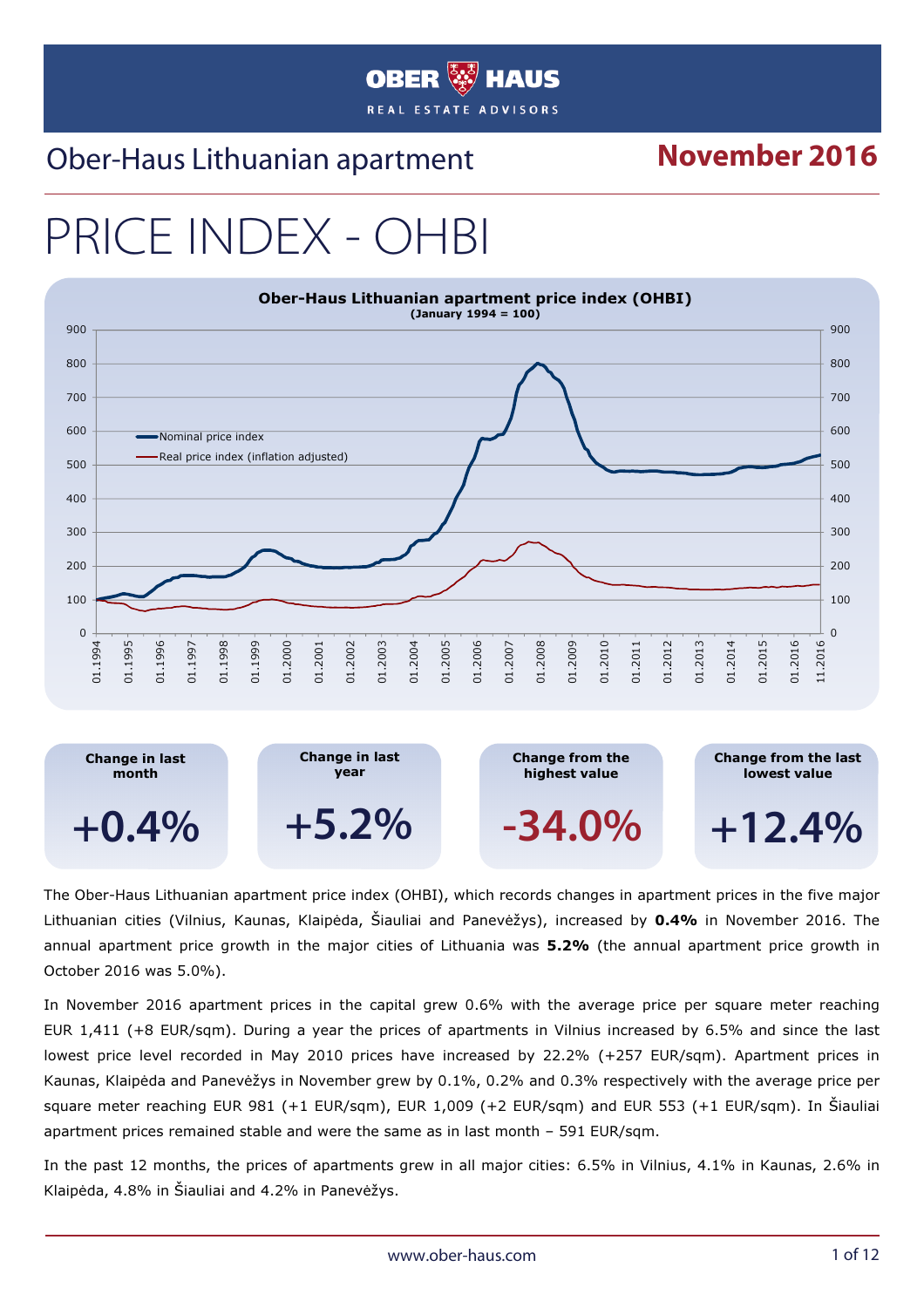#### **OBER WE HAUS** REAL ESTATE ADVISORS

#### Ober-Haus Lithuanian apartment price index - OHBI **November 2016**



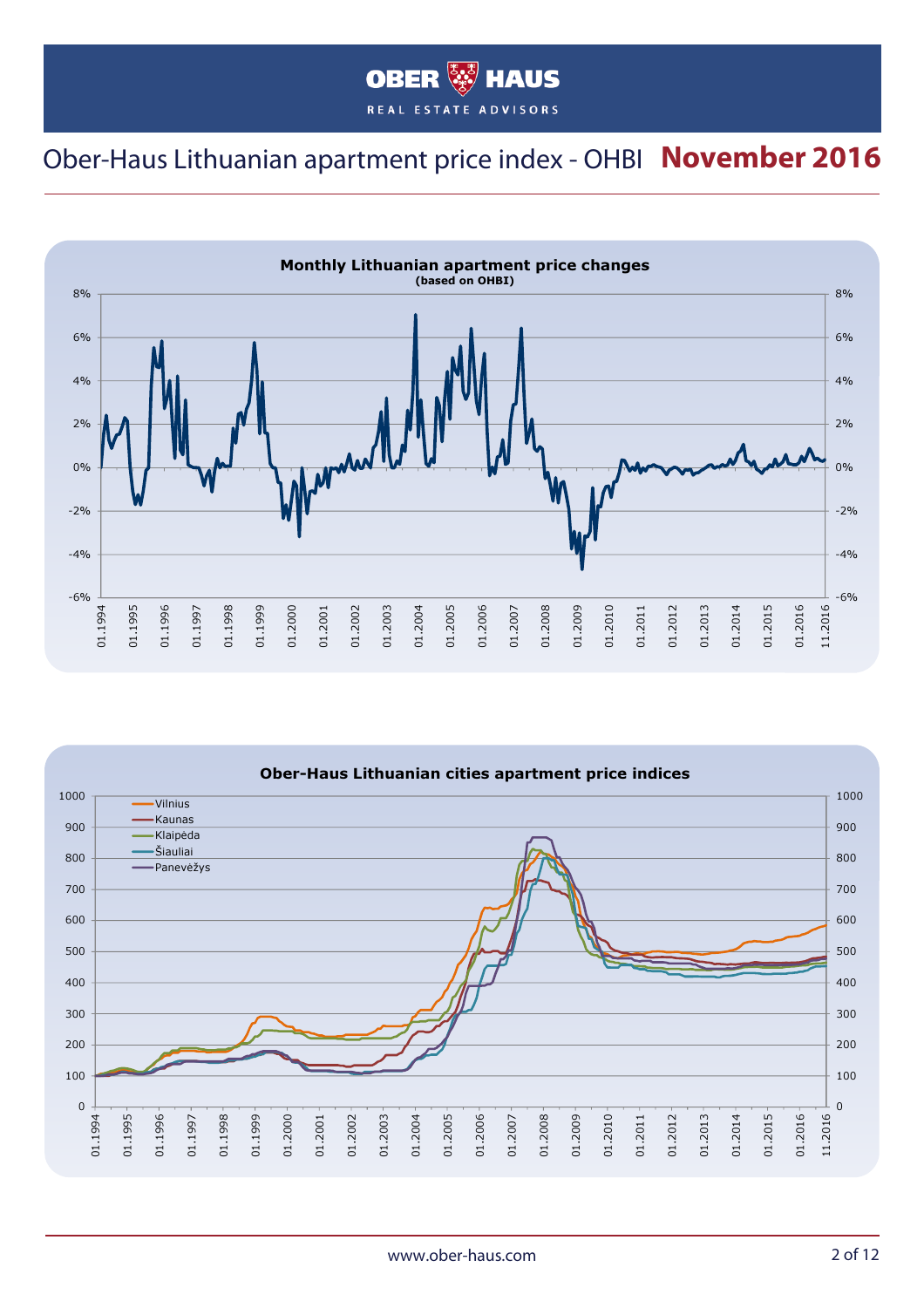

#### Ober-Haus Lithuanian apartment price index - OHBI **November 2016**

#### OBER-HAUS LITHUANIAN APARTMENT PRICE INDEX (OHBI) CALCULATION METHODOLOGY AND MAJOR DEFINITIONS

The Lithuanian apartment price index (OHBI) applied by Ober-Haus Real Estate Advisors shows summarized changes in prices for apartments in the five largest Lithuanian cities (Vilnius, Kaunas, Klaipėda, Šiauliai, and Panevėžys). The baseline period for the OHBI is January, 1994; the baseline value of the OHBI is 100. All declared values and changes of the OHBI are rounded with accuracy up to one figure after a point. The OHBI is estimated every month and declared since July, 2009. To ensure the accuracy and immediacy of the results obtained, different information and data sources are used for the estimation of the OHBI: the databases and information collected by Ober-Haus, the data of governmental institutions and private entities as well as other information and data sources that may affect the results obtained.

The estimation of the OHBI is made by the method developed by the Ober-Haus specialists. This method applies the weight system which attributes appropriate weights to each group of reviewed real estate (apartments in different cities). These weights affect summarized prices and the changes thereof. When developing the system of weights, the following parameters were taken into consideration: the number of available apartments and the number of deals made in individual geographic segments (in the districts of individual cities and in district groups), and quality characteristics of apartments (a floor space, age, and completeness). If material deviations arise in the real estate market or in the properties thereof, the system of weights may be corrected taking into consideration the magnitude of these deviations.

To make the information announced more transparent and easier comparable with other information sources both nominal and real values of the OHBI are estimated and published:

• Nominal apartment price index shows the changes of nominal prices for apartments in time, compared to the OHBI baseline period (01-1994).

• Real apartment price index shows the changes of real prices for apartments in time, compared to the OHBI baseline period (01-1994). The real OHBI is estimated by eliminating the effect made by inflation on the nominal values of the OHBI. The real OHBI shows the average change in prices for apartments compared to change in prices for other consumer goods and services. E.g., if the value of the real OHBI is 200, this means that, since the baseline period, prices for apartments on the average increased 2 times compared to increase in prices for other consumer goods and services. The real OHBI is estimated by applying the Harmonized Index of Consumer Prices (HICP) estimated and publicly announced by the Department of Statistics under the Government of Lithuania.

Ober-Haus Real Estate Advisors reserves the right to amend the method for the estimation of the OHBI and to postpone the announcement of the OHBI.

The OHBI is the ownership of Ober-Haus Real Estate Advisors. Any information related to the OHBI must be accompanied by reference to Ober-Haus Real Estate Advisors.

Saulius Vagonis, Valuation and Market Research Group Manager Tel.: +370 5 210 97 17, e-mail saulius.vagonis@ober-haus.lt

If you wish to receive any additional information about development of the real estate market in Lithuania, Latvia, Estonia; or you would like to order a special report on the part of the market relevant to you or the market of the project progress, please contact Ober-Haus real estate market analysts.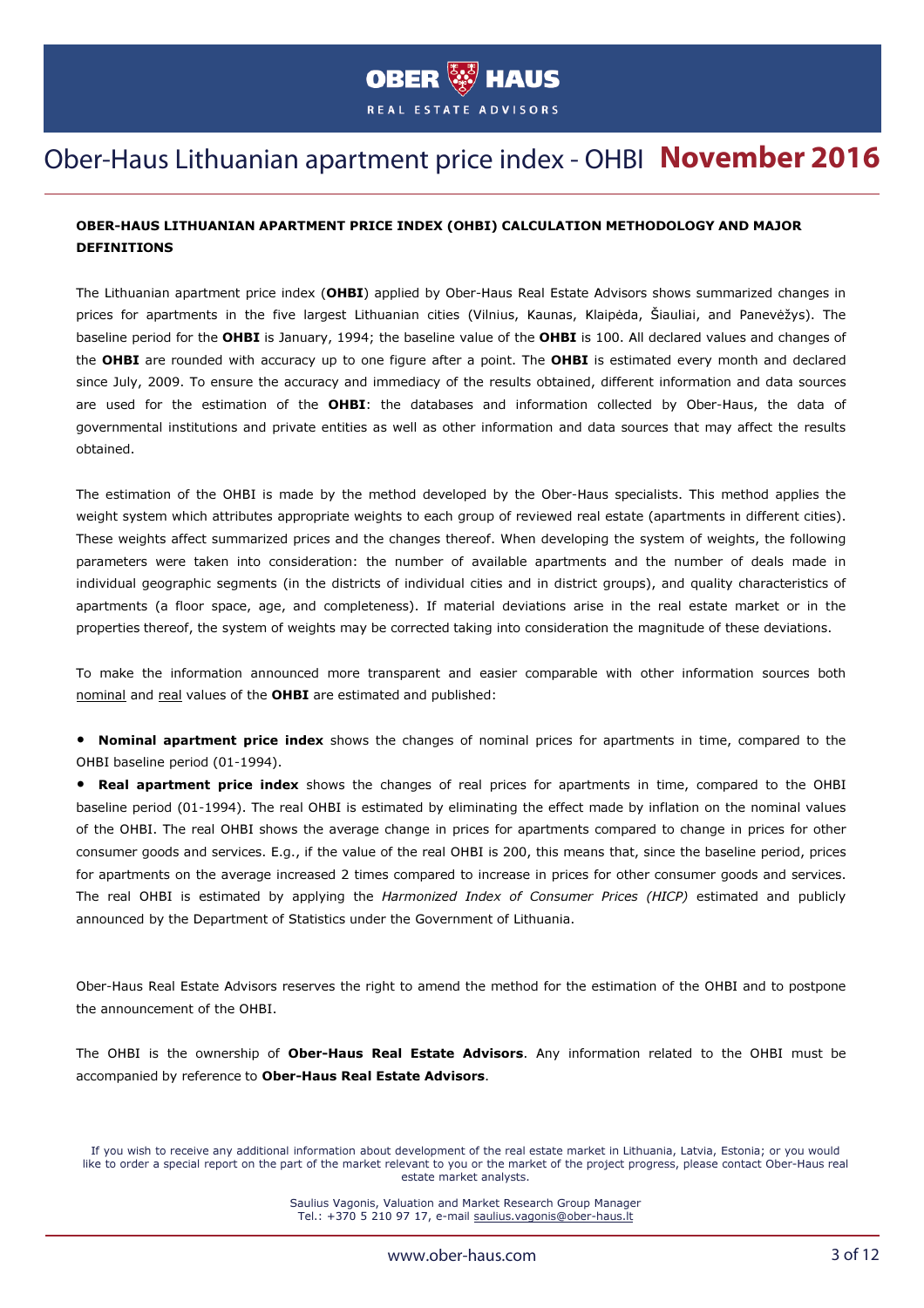#### Ober-Haus Lithuanian apartment price index - OHBI

|         |                               |                     | Lithuania (5 major cities)               |                                         |                        | <b>Vilnius</b>      |                        | <b>Kaunas</b>       |                        | <b>Klaipėda</b>     |                        | <b>Siauliai</b>     |                        | <b>Panevėžys</b>    |
|---------|-------------------------------|---------------------|------------------------------------------|-----------------------------------------|------------------------|---------------------|------------------------|---------------------|------------------------|---------------------|------------------------|---------------------|------------------------|---------------------|
| Date    | <b>Nominal price</b><br>index | Real price<br>index | Nominal price<br>index monthly<br>change | Nominal price<br>index annual<br>change | Nominal<br>price index | Real price<br>index | Nominal<br>price index | Real price<br>index | Nominal<br>price index | Real price<br>index | Nominal<br>price index | Real price<br>index | Nominal<br>price index | Real price<br>index |
| 1994.01 | 100,0                         | 100,0               |                                          | $\sim$                                  | 100                    | 100                 | 100                    | 100                 | 100                    | 100                 | 100                    | 100                 | 100                    | 100                 |
| 1994.02 | 101,6                         | 98,7                | 1,6%                                     | $\sim$                                  | 102,5                  | 99,6                | 100,0                  | 97,2                | 101,5                  | 98,6                | 100                    | 97,1                | 100                    | 97,1                |
| 1994.03 | 104,0                         | 97,8                | 2,4%                                     |                                         | 106,5                  | 100,2               | 100,0                  | 94,1                | 103,9                  | 97,7                | 100                    | 94,1                | 100                    | 94,1                |
| 1994.04 | 105,3                         | 97,5                | 1,3%                                     |                                         | 107,7                  | 99,7                | 100,0                  | 92,6                | 106,8                  | 98,8                | 103,1                  | 95,4                | 100                    | 92,5                |
| 1994.05 | 106,3                         | 92,5                | 0,9%                                     |                                         | 108,3                  | 94,2                | 100,0                  | 87,1                | 109,9                  | 95,6                | 103,1                  | 89,7                | 101,5                  | 88,3                |
| 1994.06 | 107,6                         | 91,7                | 1,3%                                     |                                         | 109,5                  | 93,3                | 100,0                  | 85,3                | 112,7                  | 96,0                | 104,2                  | 88,8                | 105,2                  | 89,7                |
| 1994.07 | 109,3                         | 91,2                | 1,5%                                     |                                         | 109,7                  | 91,6                | 103,7                  | 86,5                | 116,7                  | 97,3                | 104,2                  | 87,0                | 105,2                  | 87,8                |
| 1994.08 | 110,9                         | 90,6                | 1,5%                                     |                                         | 112,4                  | 91,8                | 104,9                  | 85,6                | 117,2                  | 95,7                | 104,2                  | 85,1                | 105,2                  | 85,9                |
| 1994.09 | 113,0                         | 90,2                | 1,9%                                     | $\sim$                                  | 113,8                  | 90,8                | 107,1                  | 85,5                | 121,1                  | 96,6                | 106,2                  | 84,8                | 106,8                  | 85,2                |
| 1994.10 | 115,7                         | 89,8                | 2,3%                                     | $\sim$                                  | 115,7                  | 89,9                | 111,6                  | 86,7                | 123,5                  | 95,9                | 108,7                  | 84,4                | 109,5                  | 85,0                |
| 1994.11 | 118,1                         | 88,6                | 2,1%                                     |                                         | 118,4                  | 88,8                | 113,9                  | 85,4                | 125,3                  | 94,0                | 113,1                  | 84,8                | 110,8                  | 83,0                |
| 1994.12 | 118,1                         | 85,3                | 0,0%                                     |                                         | 118,4                  | 85,5                | 113,9                  | 82,3                | 125,3                  | 90,5                | 113,1                  | 81,7                | 110,8                  | 80,0                |
| 1995.01 | 116,8                         | 79,8                | $-1,1%$                                  | 16,8%                                   | 117,5                  | 80,3                | 111,7                  | 76,3                | 123,7                  | 84,5                | 111,1                  | 75,9                | 110,8                  | 75,7                |
| 1995.02 | 114,8                         | 75,5                | $-1,7%$                                  | 13,1%                                   | 115,2                  | 75,8                | 110,3                  | 72,5                | 122,1                  | 80,3                | 109,1                  | 71,7                | 107,8                  | 70,8                |
| 1995.03 | 113,4                         | 73,5                | $-1,2%$                                  | 9,0%                                    | 113,7                  | 73,7                | 109,1                  | 70,7                | 120,0                  | 77,8                | 109,1                  | 70,7                | 107,8                  | 69,8                |
| 1995.04 | 111,5                         | 71,2                | $-1,7%$                                  | 5,8%                                    | 111,8                  | 71,4                | 108,0                  | 69,0                | 116,7                  | 74,5                | 107,5                  | 68,7                | 107,0                  | 68,4                |
| 1995.05 | 110,3                         | 68,9                | $-1,1%$                                  | 3,8%                                    | 110,9                  | 69,3                | 107,4                  | 67,1                | 113,6                  | 71,0                | 107,5                  | 67,2                | 105,5                  | 65,9                |
| 1995.06 | 110,1                         | 68,2                | $-0,1%$                                  | 2,3%                                    | 110,9                  | 68,6                | 107,1                  | 66,3                | 113,2                  | 70,1                | 107,5                  | 66,5                | 105,2                  | 65,1                |
| 1995.07 | 110,1                         | 66,4                | 0,0%                                     | 0,8%                                    | 110,9                  | 66,9                | 107,1                  | 64,6                | 113,2                  | 68,2                | 107,5                  | 64,8                | 105,2                  | 63,4                |
| 1995.08 | 114,3                         | 68,6                | 3,8%                                     | 3,0%                                    | 116,2                  | 69,7                | 109,3                  | 65,6                | 117,2                  | 70,3                | 110,8                  | 66,5                | 107,3                  | 64,3                |
| 1995.09 | 120,6                         | 71,0                | 5,5%                                     | 6,7%                                    | 124,4                  | 73,2                | 111,6                  | 65,6                | 125,6                  | 73,9                | 113,0                  | 66,5                | 107,8                  | 63,4                |
| 1995.10 | 126,2                         | 71,9                | 4,7%                                     | 9,1%                                    | 132,1                  | 75,3                | 113,8                  | 64,9                | 131,5                  | 74,9                | 114,2                  | 65,1                | 109,8                  | 62,6                |
| 1995.11 | 132,0                         | 72,2                | 4,6%                                     | 11,8%                                   | 136,5                  | 74,6                | 120,9                  | 66,1                | 140,3                  | 76,7                | 120,0                  | 65,6                | 112,5                  | 61,5                |
| 1995.12 | 139,8                         | 74,4                | 5,8%                                     | 18,3%                                   | 147,4                  | 78,5                | 123,7                  | 65,9                | 146,8                  | 78,2                | 122,9                  | 65,4                | 118,0                  | 62,8                |
| 1996.01 | 143,6                         | 74,1                | 2,7%                                     | 22,9%                                   | 152,3                  | 78,6                | 123,7                  | 63,9                | 152,5                  | 78,7                | 124,7                  | 64,3                | 121,7                  | 62,8                |
| 1996.02 | 148,1                         | 74,8                | 3,2%                                     | 29,0%                                   | 156,2                  | 78,8                | 123,7                  | 62,5                | 164,8                  | 83,2                | 128,9                  | 65,1                | 124,8                  | 63,0                |
| 1996.03 | 154,1                         | 75,9                | 4,0%                                     | 35,9%                                   | 164,3                  | 81,0                | 123,7                  | 61,0                | 173,3                  | 85,4                | 130,7                  | 64,4                | 128,0                  | 63,1                |
| 1996.04 | 157,3                         | 76,4                | 2,1%                                     | 41,1%                                   | 166,3                  | 80,8                | 131,6                  | 64,0                | 173,3                  | 84,2                | 135,6                  | 65,9                | 135,5                  | 65,8                |
| 1996.05 | 158,0                         | 76,5                | 0,4%                                     | 43,3%                                   | 166,3                  | 80,5                | 133,6                  | 64,6                | 173,3                  | 83,9                | 138,2                  | 66,9                | 138,3                  | 66,9                |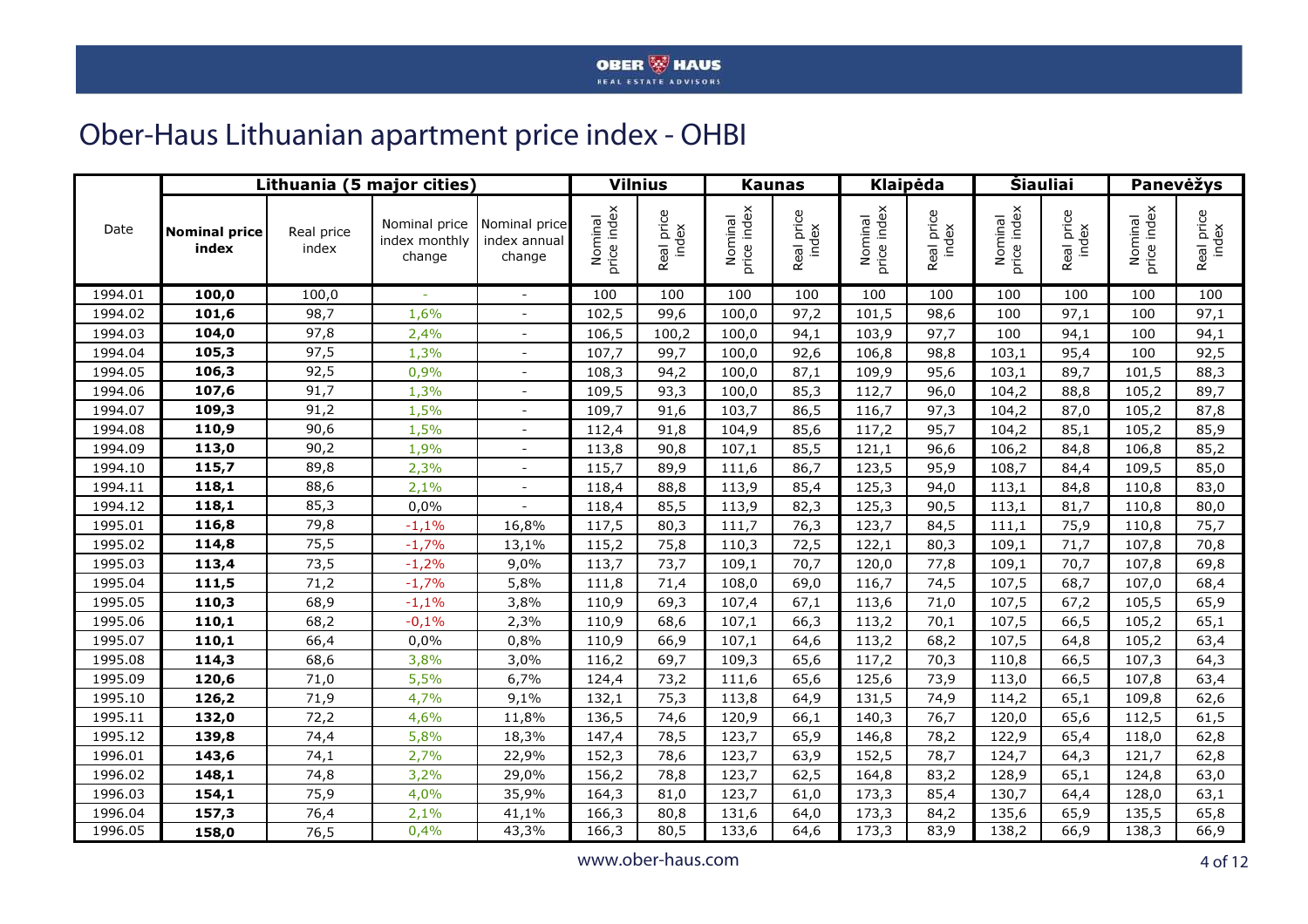|         |                               | Lithuania (5 major cities) |                                          |                                         |                        | <b>Vilnius</b>      |                        | <b>Kaunas</b>       |                        | <b>Klaipėda</b>     |                        | <b>Siauliai</b>     |                        | Panevėžys           |
|---------|-------------------------------|----------------------------|------------------------------------------|-----------------------------------------|------------------------|---------------------|------------------------|---------------------|------------------------|---------------------|------------------------|---------------------|------------------------|---------------------|
| Date    | <b>Nominal price</b><br>index | Real price<br>index        | Nominal price<br>index monthly<br>change | Nominal price<br>index annual<br>change | Nominal<br>price index | Real price<br>index | price index<br>Nominal | Real price<br>index | price index<br>Nominal | Real price<br>index | price index<br>Nominal | Real price<br>index | Nominal<br>price index | Real price<br>index |
| 1996.06 | 164,7                         | 79,1                       | 4,2%                                     | 49,5%                                   | 174,2                  | 83,7                | 137,9                  | 66,3                | 182,0                  | 87,5                | 140,9                  | 67,7                | 138,3                  | 66,5                |
| 1996.07 | 166,0                         | 79,6                       | 0,8%                                     | 50,7%                                   | 174,2                  | 83,5                | 143,1                  | 68,6                | 182,0                  | 87,3                | 144,9                  | 69,5                | 138,3                  | 66,3                |
| 1996.08 | 167,0                         | 80,0                       | 0,6%                                     | 46,1%                                   | 174,2                  | 83,5                | 147,3                  | 70,6                | 182,0                  | 87,2                | 146,7                  | 70,3                | 138,3                  | 66,3                |
| 1996.09 | 172,2                         | 81,8                       | 3,1%                                     | 42,8%                                   | 180,9                  | 85,9                | 148,8                  | 70,7                | 189,6                  | 90,0                | 147,9                  | 70,3                | 138,3                  | 65,7                |
| 1996.10 | 172,4                         | 81,4                       | 0,1%                                     | 36,6%                                   | 180,9                  | 85,4                | 148,8                  | 70,3                | 189,6                  | 89,5                | 147,9                  | 69,8                | 144,1                  | 68,0                |
| 1996.11 | 172,6                         | 80,2                       | 0,1%                                     | 30,7%                                   | 180,9                  | 84,1                | 148,8                  | 69,2                | 189,6                  | 88,1                | 147,9                  | 68,8                | 147,0                  | 68,4                |
| 1996.12 | 172,6                         | 79,4                       | 0,0%                                     | 23,5%                                   | 180,9                  | 83,2                | 148,9                  | 68,5                | 189,6                  | 87,2                | 147,9                  | 68,0                | 147,0                  | 67,6                |
| 1997.01 | 172,6                         | 77,2                       | 0,0%                                     | 20,2%                                   | 180,9                  | 81,0                | 148,9                  | 66,6                | 189,6                  | 84,9                | 148,0                  | 66,2                | 147,0                  | 65,8                |
| 1997.02 | 172,6                         | 76,8                       | 0,0%                                     | 16,5%                                   | 180,9                  | 80,5                | 148,9                  | 66,3                | 189,6                  | 84,4                | 148,0                  | 65,9                | 147,0                  | 65,4                |
| 1997.03 | 172,0                         | 76,6                       | $-0,3%$                                  | 11,6%                                   | 180,1                  | 80,2                | 148,4                  | 66,1                | 189,6                  | 84,5                | 146,7                  | 65,3                | 147,0                  | 65,5                |
| 1997.04 | 170,5                         | 75,8                       | $-0,8%$                                  | 8,4%                                    | 178,6                  | 79,4                | 146,9                  | 65,3                | 187,7                  | 83,4                | 146,2                  | 65,0                | 147,0                  | 65,3                |
| 1997.05 | 169,9                         | 75,0                       | $-0,4%$                                  | 7,6%                                    | 178,6                  | 78,9                | 145,9                  | 64,4                | 185,9                  | 82,1                | 145,0                  | 64,0                | 147,0                  | 64,9                |
| 1997.06 | 169,7                         | 74,9                       | $-0,1%$                                  | 3,1%                                    | 178,6                  | 78,8                | 145,9                  | 64,4                | 184,8                  | 81,5                | 145,0                  | 64,0                | 147,0                  | 64,9                |
| 1997.07 | 167,8                         | 73,2                       | $-1,1%$                                  | 1,1%                                    | 175,9                  | 76,7                | 145,3                  | 63,3                | 183,0                  | 79,8                | 144,2                  | 62,9                | 147,0                  | 64,1                |
| 1997.08 | 167,5                         | 72,8                       | $-0,2%$                                  | 0,3%                                    | 175,9                  | 76,5                | 144,5                  | 62,8                | 183,0                  | 79,6                | 142,2                  | 61,8                | 147,0                  | 63,9                |
| 1997.09 | 168,3                         | 73,1                       | 0,4%                                     | $-2,3%$                                 | 177,3                  | 77,0                | 144,5                  | 62,7                | 183,0                  | 79,5                | 142,2                  | 61,8                | 147,0                  | 63,9                |
| 1997.10 | 168,3                         | 72,6                       | 0,0%                                     | $-2,4%$                                 | 177,3                  | 76,5                | 144,5                  | 62,3                | 183,0                  | 79,0                | 142,2                  | 61,4                | 147,0                  | 63,5                |
| 1997.11 | 168,6                         | 71,8                       | 0,2%                                     | $-2,3%$                                 | 177,3                  | 75,5                | 144,5                  | 61,5                | 184,9                  | 78,7                | 142,2                  | 60,6                | 147,0                  | 62,6                |
| 1997.12 | 168,7                         | 71,5                       | 0,0%                                     | $-2,2%$                                 | 177,3                  | 75,2                | 144,5                  | 61,3                | 184,9                  | 78,4                | 143,6                  | 60,9                | 147,0                  | 62,3                |
| 1998.01 | 168,8                         | 70,9                       | 0,1%                                     | $-2,2%$                                 | 177,4                  | 74,5                | 144,5                  | 60,7                | 184,9                  | 77,6                | 145,1                  | 60,9                | 147,0                  | 61,7                |
| 1998.02 | 168,9                         | 70,7                       | 0,1%                                     | $-2,1%$                                 | 177,4                  | 74,3                | 144,5                  | 60,5                | 184,9                  | 77,4                | 145,1                  | 60,7                | 150,3                  | 62,9                |
| 1998.03 | 172,0                         | 71,8                       | 1,8%                                     | 0,0%                                    | 180,1                  | 75,2                | 147,4                  | 61,5                | 188,7                  | 78,7                | 149,6                  | 62,4                | 154,8                  | 64,6                |
| 1998.04 | 174,0                         | 72,3                       | 1,1%                                     | 2,0%                                    | 183,9                  | 76,4                | 147,4                  | 61,3                | 188,7                  | 78,4                | 149,6                  | 62,2                | 154,8                  | 64,3                |
| 1998.05 | 178,3                         | 73,6                       | 2,5%                                     | 4,9%                                    | 191,0                  | 78,8                | 147,4                  | 60,8                | 192,5                  | 79,5                | 149,6                  | 61,7                | 154,8                  | 63,9                |
| 1998.06 | 182,8                         | 76,1                       | 2,5%                                     | 7,7%                                    | 197,1                  | 82,1                | 153,2                  | 63,8                | 192,5                  | 80,1                | 153,1                  | 63,7                | 154,8                  | 64,4                |
| 1998.07 | 186,4                         | 77,2                       | 2,0%                                     | 11,1%                                   | 202,8                  | 84,0                | 153,2                  | 63,5                | 196,4                  | 81,4                | 153,1                  | 63,4                | 154,8                  | 64,1                |
| 1998.08 | 191,4                         | 79,6                       | 2,7%                                     | 14,3%                                   | 208,4                  | 86,6                | 156,2                  | 64,9                | 204,6                  | 85,0                | 153,1                  | 63,6                | 154,8                  | 64,3                |
| 1998.09 | 197,1                         | 82,1                       | 3,0%                                     | 17,2%                                   | 219,0                  | 91,2                | 156,2                  | 65,0                | 204,6                  | 85,2                | 155,8                  | 64,9                | 160,5                  | 66,8                |
| 1998.10 | 205,1                         | 84,6                       | 4,0%                                     | 21,9%                                   | 234,3                  | 96,6                | 156,2                  | 64,4                | 204,6                  | 84,4                | 155,8                  | 64,2                | 164,6                  | 67,9                |
| 1998.11 | 216,9                         | 89,2                       | 5,8%                                     | 28,7%                                   | 254,9                  | 104,8               | 159,4                  | 65,6                | 208,0                  | 85,6                | 158,2                  | 65,1                | 164,6                  | 67,7                |
| 1998.12 | 226,6                         | 93,2                       | 4,5%                                     | 34,4%                                   | 269,5                  | 110,9               | 161,3                  | 66,3                | 216,0                  | 88,9                | 162,0                  | 66,6                | 169,7                  | 69,8                |
| 1999.01 | 230,2                         | 93,7                       | 1,6%                                     | 36,3%                                   | 271,2                  | 110,4               | 164,0                  | 66,8                | 227,4                  | 92,6                | 162,0                  | 66,0                | 169,7                  | 69,1                |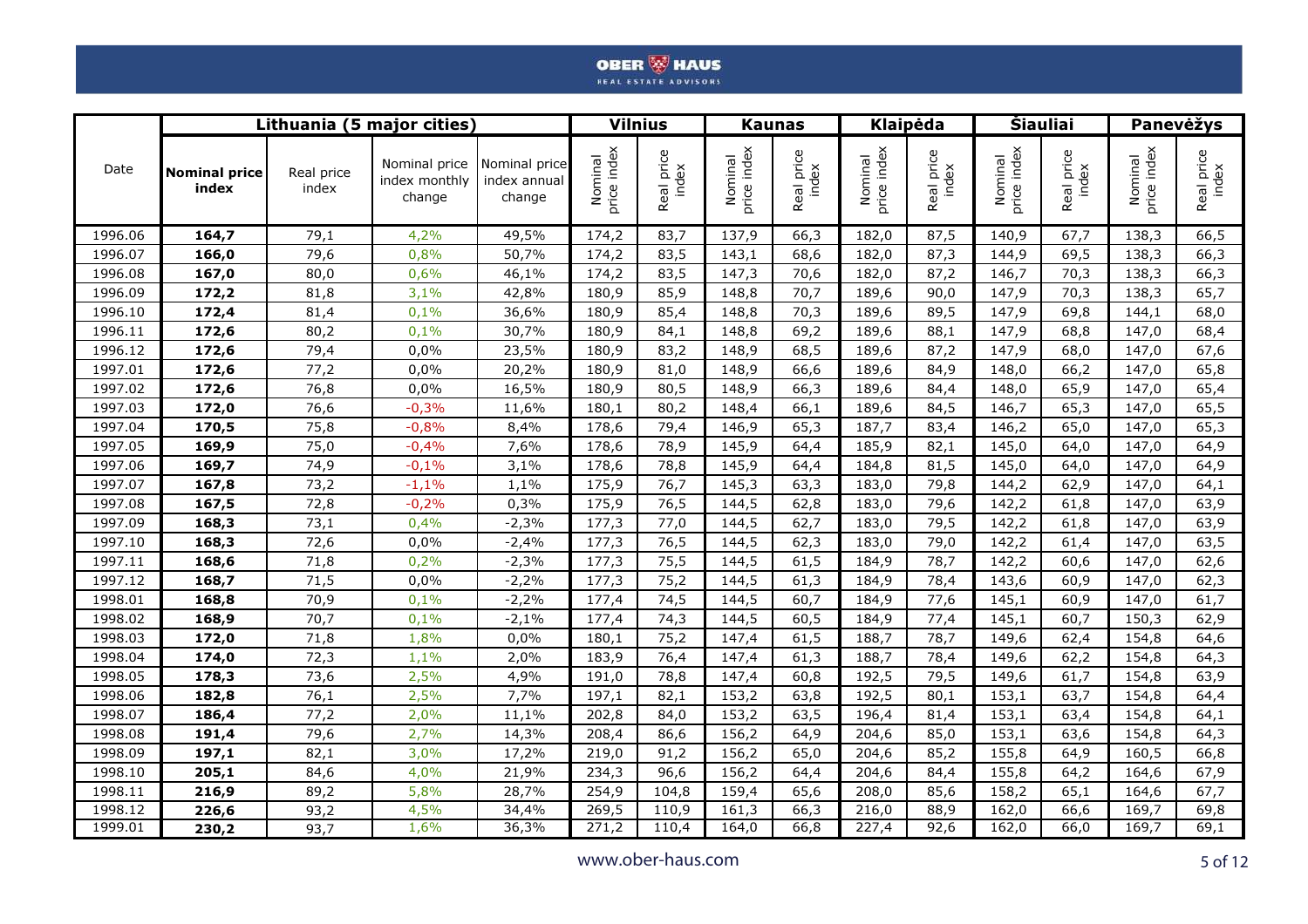|         |                               | Lithuania (5 major cities) |                                          |                                         |                        | <b>Vilnius</b>      |                        | <b>Kaunas</b>       |                        | <b>Klaipėda</b>     |                        | <b>Siauliai</b>     |                        | Panevėžys           |
|---------|-------------------------------|----------------------------|------------------------------------------|-----------------------------------------|------------------------|---------------------|------------------------|---------------------|------------------------|---------------------|------------------------|---------------------|------------------------|---------------------|
| Date    | <b>Nominal price</b><br>index | Real price<br>index        | Nominal price<br>index monthly<br>change | Nominal price<br>index annual<br>change | Nominal<br>price index | Real price<br>index | price index<br>Nominal | Real price<br>index | price index<br>Nominal | Real price<br>index | price index<br>Nominal | Real price<br>index | Nominal<br>price index | Real price<br>index |
| 1999.02 | 239,3                         | 97,4                       | 4,0%                                     | 41,6%                                   | 286,8                  | 116,8               | 167,7                  | 68,3                | 227,4                  | 92,6                | 166,2                  | 67,7                | 174,5                  | 71,1                |
| 1999.03 | 243,1                         | 99,3                       | 1,6%                                     | 41,3%                                   | 291,0                  | 118,8               | 167,8                  | 68,5                | 234,8                  | 95,9                | 169,3                  | 69,1                | 177,8                  | 72,6                |
| 1999.04 | 247,0                         | 100,8                      | 1,6%                                     | 42,0%                                   | 291,0                  | 118,8               | 174,7                  | 71,3                | 247,1                  | 100,9               | 169,3                  | 69,1                | 179,8                  | 73,4                |
| 1999.05 | 247,4                         | 101,0                      | 0,2%                                     | 38,8%                                   | 291,0                  | 118,8               | 174,7                  | 71,3                | 247,1                  | 100,9               | 177,6                  | 72,5                | 179,8                  | 73,4                |
| 1999.06 | 247,4                         | 101,2                      | 0,0%                                     | 35,3%                                   | 291,0                  | 119,0               | 174,7                  | 71,4                | 247,1                  | 101,1               | 177,6                  | 72,6                | 179,8                  | 73,5                |
| 1999.07 | 247,4                         | 101,6                      | 0,0%                                     | 32,7%                                   | 291,0                  | 119,5               | 174,7                  | 71,7                | 247,1                  | 101,5               | 177,6                  | 72,9                | 179,8                  | 73,8                |
| 1999.08 | 245,8                         | 101,1                      | $-0,7%$                                  | 28,4%                                   | 288,1                  | 118,5               | 174,7                  | 71,9                | 246,0                  | 101,2               | 177,6                  | 73,0                | 179,8                  | 73,9                |
| 1999.09 | 244,0                         | 99,7                       | $-0,7%$                                  | 23,8%                                   | 286,8                  | 117,2               | 171,4                  | 70,0                | 246,0                  | 100,5               | 177,6                  | 72,5                | 179,8                  | 73,5                |
| 1999.10 | 238,3                         | 97,9                       | $-2,3%$                                  | 16,2%                                   | 276,2                  | 113,5               | 171,1                  | 70,3                | 244,0                  | 100,3               | 174,2                  | 71,6                | 176,4                  | 72,5                |
| 1999.11 | 234,2                         | 96,2                       | $-1,7%$                                  | 8,0%                                    | 271,4                  | 111,5               | 164,3                  | 67,5                | 244,0                  | 100,2               | 174,2                  | 71,5                | 171,8                  | 70,5                |
| 1999.12 | 228,6                         | 93,6                       | $-2,4%$                                  | 0,8%                                    | 264,2                  | 108,2               | 157,1                  | 64,4                | 244,0                  | 99,9                | 168,0                  | 68,8                | 167,5                  | 68,6                |
| 2000.01 | 225,1                         | 90,9                       | $-1,5%$                                  | $-2,2%$                                 | 259,3                  | 104,7               | 154,2                  | 62,3                | 244,0                  | 98,5                | 163,3                  | 65,9                | 165,4                  | 66,8                |
| 2000.02 | 223,7                         | 90,2                       | $-0,6%$                                  | $-6,5%$                                 | 258,1                  | 104,1               | 154,2                  | 62,2                | 244,0                  | 98,4                | 156,4                  | 63,1                | 155,0                  | 62,5                |
| 2000.03 | 221,8                         | 89,7                       | $-0,8%$                                  | $-8,8%$                                 | 257,9                  | 104,3               | 150,9                  | 61,0                | 244,0                  | 98,7                | 144,7                  | 58,5                | 145,3                  | 58,7                |
| 2000.04 | 214,8                         | 86,9                       | $-3,2%$                                  | $-13,0%$                                | 246,5                  | 99,7                | 150,9                  | 61,0                | 237,3                  | 96,0                | 143,3                  | 58,0                | 145,1                  | 58,7                |
| 2000.05 | 214,8                         | 87,2                       | 0,0%                                     | $-13,2%$                                | 246,5                  | 100,1               | 150,9                  | 61,3                | 237,3                  | 96,4                | 143,3                  | 58,2                | 145,1                  | 58,9                |
| 2000.06 | 212,7                         | 85,9                       | $-1,0%$                                  | $-14,1%$                                | 246,5                  | 99,5                | 143,1                  | 57,8                | 237,3                  | 95,8                | 140,2                  | 56,6                | 137,8                  | 55,6                |
| 2000.07 | 208,1                         | 84,3                       | $-2,1%$                                  | $-15,9%$                                | 241,1                  | 97,6                | 140,7                  | 57,0                | 234,7                  | 95,0                | 133,8                  | 54,2                | 126,8                  | 51,3                |
| 2000.08 | 205,8                         | 83,8                       | $-1,1%$                                  | $-16,2%$                                | 241,2                  | 98,2                | 137,3                  | 55,9                | 229,5                  | 93,4                | 127,8                  | 52,0                | 119,5                  | 48,7                |
| 2000.09 | 203,7                         | 82,8                       | $-1,1%$                                  | $-16,5%$                                | 241,1                  | 98,0                | 135,1                  | 54,9                | 223,5                  | 90,8                | 119,3                  | 48,5                | 117,8                  | 47,9                |
| 2000.10 | 201,2                         | 81,7                       | $-1,2%$                                  | $-15,6%$                                | 237,5                  | 96,4                | 135,1                  | 54,8                | 221,5                  | 89,9                | 115,8                  | 47,0                | 117,2                  | 47,6                |
| 2000.11 | 200,6                         | 81,1                       | $-0,3%$                                  | $-14,3%$                                | 236,3                  | 95,5                | 135,1                  | 54,6                | 221,5                  | 89,5                | 115,8                  | 46,8                | 117,2                  | 47,4                |
| 2000.12 | 198,9                         | 80,2                       | $-0,8%$                                  | $-13,0%$                                | 232,9                  | 93,9                | 135,1                  | 54,4                | 221,5                  | 89,3                | 115,8                  | 46,7                | 117,2                  | 47,3                |
| 2001.01 | 197,5                         | 79,8                       | $-0,7%$                                  | $-12,2%$                                | 230,1                  | 93,0                | 135,1                  | 54,6                | 221,5                  | 89,5                | 115,8                  | 46,8                | 117,2                  | 47,4                |
| 2001.02 | 197,5                         | 79,7                       | 0,0%                                     | $-11,7%$                                | 230,1                  | 92,8                | 135,1                  | 54,5                | 221,5                  | 89,3                | 115,8                  | 46,7                | 117,2                  | 47,3                |
| 2001.03 | 195,7                         | 78,5                       | $-0,9%$                                  | $-11,8%$                                | 226,5                  | 90,9                | 135,1                  | 54,2                | 221,5                  | 88,8                | 115,8                  | 46,4                | 117,2                  | 47,0                |
| 2001.04 | 195,7                         | 78,4                       | 0,0%                                     | $-8,9%$                                 | 226,5                  | 90,7                | 135,1                  | 54,1                | 221,5                  | 88,7                | 115,8                  | 46,4                | 117,2                  | 46,9                |
| 2001.05 | 195,6                         | 77,9                       | $-0,1%$                                  | $-8,9%$                                 | 226,5                  | 90,2                | 135,1                  | 53,8                | 221,5                  | 88,2                | 113,6                  | 45,2                | 117,3                  | 46,7                |
| 2001.06 | 195,6                         | 77,4                       | 0,0%                                     | $-8,0%$                                 | 226,5                  | 89,7                | 135,1                  | 53,5                | 221,5                  | 87,7                | 113,6                  | 44,9                | 117,0                  | 46,3                |
| 2001.07 | 195,1                         | 77,9                       | $-0,2%$                                  | $-6,3%$                                 | 225,9                  | 90,2                | 135,1                  | 53,9                | 221,5                  | 88,4                | 113,6                  | 45,3                | 113,3                  | 45,2                |
| 2001.08 | 195,4                         | 77,5                       | 0,2%                                     | $-5,1%$                                 | 227,6                  | 90,2                | 135,1                  | 53,5                | 219,1                  | 86,9                | 112,0                  | 44,4                | 113,3                  | 44,9                |
| 2001.09 | 195,1                         | 77,5                       | $-0,2%$                                  | $-4,2%$                                 | 227,7                  | 90,5                | 133,0                  | 52,9                | 219,1                  | 87,1                | 112,0                  | 44,5                | 113,3                  | 45,0                |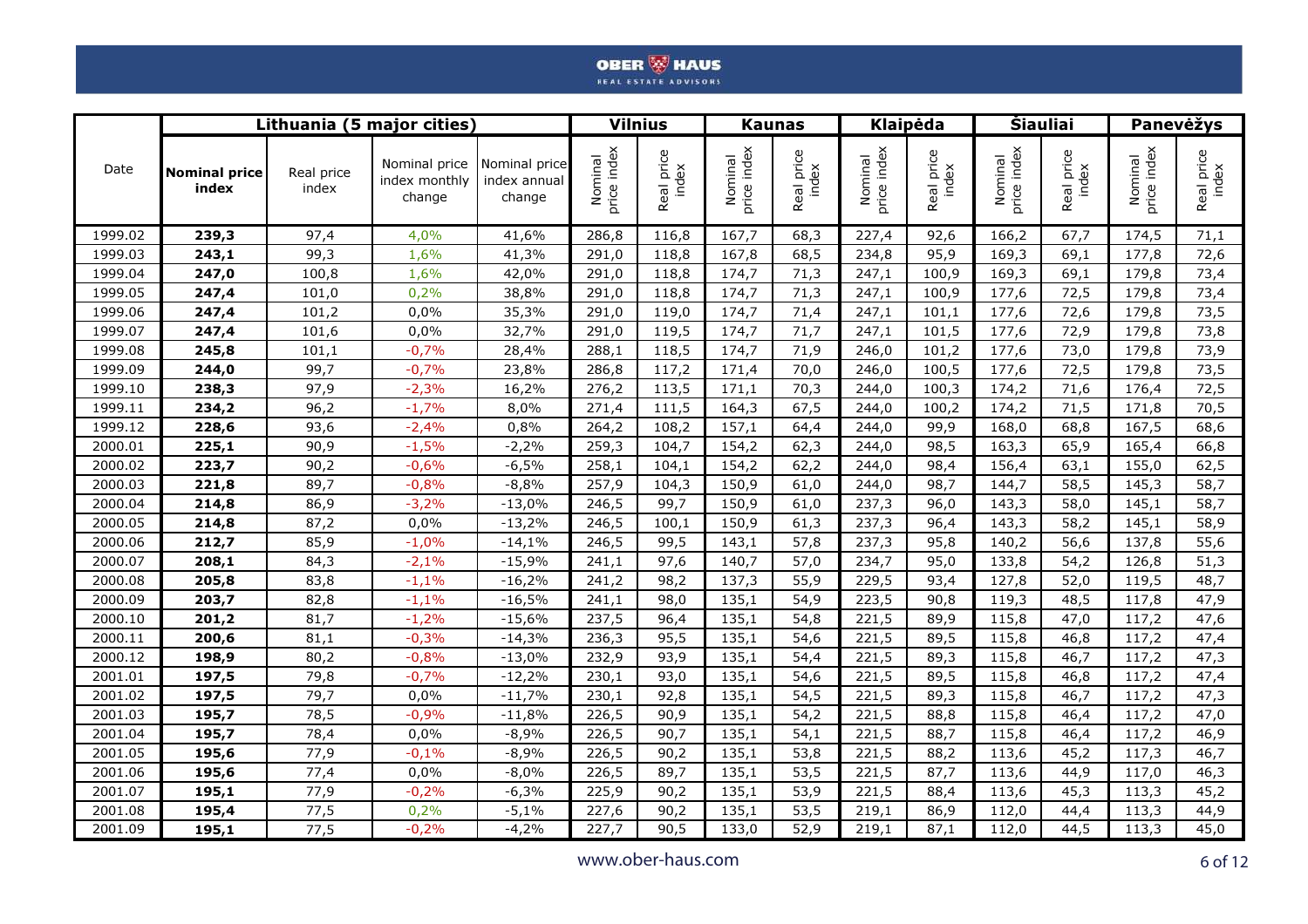|         |                               | Lithuania (5 major cities) |                                          |                                         |                        | <b>Vilnius</b>      |                        | <b>Kaunas</b>       |                        | <b>Klaipėda</b>     |                        | <b>Siauliai</b>     |                        | Panevėžys           |
|---------|-------------------------------|----------------------------|------------------------------------------|-----------------------------------------|------------------------|---------------------|------------------------|---------------------|------------------------|---------------------|------------------------|---------------------|------------------------|---------------------|
| Date    | <b>Nominal price</b><br>index | Real price<br>index        | Nominal price<br>index monthly<br>change | Nominal price<br>index annual<br>change | Nominal<br>price index | Real price<br>index | price index<br>Nominal | Real price<br>index | price index<br>Nominal | Real price<br>index | price index<br>Nominal | Real price<br>index | Nominal<br>price index | Real price<br>index |
| 2001.10 | 195,4                         | 77,4                       | 0,2%                                     | $-2,9%$                                 | 228,5                  | 90,5                | 133,0                  | 52,7                | 219,1                  | 86,8                | 112,0                  | 44,4                | 113,3                  | 44,9                |
| 2001.11 | 196,7                         | 78,0                       | 0,6%                                     | $-2,0%$                                 | 232,8                  | 92,3                | 130,4                  | 51,7                | 216,9                  | 86,0                | 112,0                  | 44,4                | 113,3                  | 44,9                |
| 2001.12 | 196,7                         | 77,7                       | 0,0%                                     | $-1,1%$                                 | 232,8                  | 91,9                | 130,4                  | 51,5                | 216,9                  | 85,7                | 112,0                  | 44,2                | 113,3                  | 44,7                |
| 2002.01 | 196,5                         | 76,9                       | $-0,1%$                                  | $-0,5%$                                 | 232,8                  | 91,2                | 130,4                  | 51,1                | 216,9                  | 85,0                | 108,0                  | 42,3                | 113,3                  | 44,4                |
| 2002.02 | 197,1                         | 77,3                       | 0,3%                                     | $-0,2%$                                 | 232,8                  | 91,3                | 134,0                  | 52,6                | 216,9                  | 85,1                | 106,9                  | 41,9                | 112,3                  | 44,0                |
| 2002.03 | 197,1                         | 77,7                       | 0,0%                                     | 0,7%                                    | 232,8                  | 91,8                | 134,0                  | 52,9                | 216,9                  | 85,6                | 106,9                  | 42,2                | 110,5                  | 43,6                |
| 2002.04 | 197,0                         | 77,8                       | 0,0%                                     | 0,7%                                    | 232,8                  | 91,9                | 134,0                  | 52,9                | 216,9                  | 85,7                | 106,9                  | 42,2                | 109,5                  | 43,2                |
| 2002.05 | 197,8                         | 78,4                       | 0,4%                                     | 1,1%                                    | 232,8                  | 92,2                | 134,0                  | 53,1                | 221,5                  | 87,7                | 106,9                  | 42,3                | 108,2                  | 42,9                |
| 2002.06 | 198,2                         | 78,8                       | 0,2%                                     | 1,3%                                    | 232,8                  | 92,5                | 134,0                  | 53,3                | 221,5                  | 88,0                | 113,1                  | 45,0                | 108,3                  | 43,0                |
| 2002.07 | 198,1                         | 78,9                       | 0,0%                                     | 1,5%                                    | 232,8                  | 92,7                | 134,0                  | 53,4                | 221,5                  | 88,2                | 113,1                  | 45,1                | 108,3                  | 43,1                |
| 2002.08 | 200,0                         | 80,1                       | 0,9%                                     | 2,3%                                    | 236,4                  | 94,7                | 134,0                  | 53,7                | 221,5                  | 88,8                | 113,1                  | 45,3                | 108,3                  | 43,4                |
| 2002.09 | 202,1                         | 81,4                       | 1,1%                                     | 3,6%                                    | 239,7                  | 96,6                | 135,3                  | 54,5                | 221,5                  | 89,2                | 113,1                  | 45,6                | 111,8                  | 45,0                |
| 2002.10 | 205,4                         | 82,2                       | 1,7%                                     | 5,1%                                    | 244,3                  | 97,7                | 139,7                  | 55,9                | 221,5                  | 88,6                | 113,1                  | 45,3                | 114,5                  | 45,8                |
| 2002.11 | 210,7                         | 84,2                       | 2,6%                                     | 7,1%                                    | 252,1                  | 100,8               | 146,1                  | 58,4                | 221,5                  | 88,5                | 113,1                  | 45,2                | 114,5                  | 45,8                |
| 2002.12 | 211,4                         | 84,2                       | 0,3%                                     | 7,5%                                    | 252,1                  | 100,4               | 149,0                  | 59,4                | 221,5                  | 88,2                | 113,1                  | 45,1                | 114,5                  | 45,6                |
| 2003.01 | 218,2                         | 87,0                       | 3,2%                                     | 11,0%                                   | 262,3                  | 104,6               | 155,6                  | 62,0                | 221,5                  | 88,3                | 115,8                  | 46,2                | 117,2                  | 46,7                |
| 2003.02 | 219,5                         | 87,8                       | 0,6%                                     | 11,4%                                   | 260,2                  | 104,0               | 167,0                  | 66,8                | 221,5                  | 88,5                | 115,8                  | 46,3                | 117,2                  | 46,9                |
| 2003.03 | 219,5                         | 87,5                       | 0,0%                                     | 11,4%                                   | 260,2                  | 103,7               | 167,0                  | 66,6                | 221,5                  | 88,3                | 115,8                  | 46,2                | 117,2                  | 46,7                |
| 2003.04 | 219,5                         | 87,5                       | 0,0%                                     | 11,4%                                   | 260,2                  | 103,7               | 167,0                  | 66,5                | 221,5                  | 88,2                | 115,8                  | 46,1                | 117,2                  | 46,7                |
| 2003.05 | 220,2                         | 87,9                       | 0,3%                                     | 11,3%                                   | 260,2                  | 103,8               | 167,0                  | 66,6                | 225,2                  | 89,9                | 115,8                  | 46,2                | 117,2                  | 46,8                |
| 2003.06 | 220,6                         | 88,0                       | 0,2%                                     | 11,3%                                   | 260,2                  | 103,7               | 167,0                  | 66,6                | 227,1                  | 90,5                | 115,8                  | 46,2                | 117,2                  | 46,7                |
| 2003.07 | 222,9                         | 89,5                       | 1,0%                                     | 12,5%                                   | 260,2                  | 104,5               | 172,0                  | 69,1                | 233,7                  | 93,9                | 115,8                  | 46,5                | 117,2                  | 47,1                |
| 2003.08 | 224,5                         | 90,9                       | 0,7%                                     | 12,3%                                   | 260,2                  | 105,3               | 175,6                  | 71,1                | 238,5                  | 96,6                | 115,8                  | 46,9                | 117,2                  | 47,5                |
| 2003.09 | 230,5                         | 93,6                       | 2,6%                                     | 14,1%                                   | 263,7                  | 107,1               | 192,0                  | 78,0                | 240,9                  | 97,9                | 119,8                  | 48,6                | 117,3                  | 47,6                |
| 2003.10 | 234,5                         | 95,1                       | 1,7%                                     | 14,1%                                   | 263,7                  | 106,9               | 201,3                  | 81,6                | 250,2                  | 101,4               | 122,7                  | 49,7                | 120,8                  | 49,0                |
| 2003.11 | 242,7                         | 98,0                       | 3,5%                                     | 15,2%                                   | 264,7                  | 106,9               | 217,3                  | 87,7                | 268,5                  | 108,4               | 133,6                  | 53,9                | 127,3                  | 51,4                |
| 2003.12 | 259,8                         | 104,9                      | 7,1%                                     | 22,9%                                   | 288,9                  | 116,7               | 230,1                  | 92,9                | 273,9                  | 110,6               | 144,9                  | 58,5                | 140,5                  | 56,7                |
| 2004.01 | 263,5                         | 106,4                      | 1,4%                                     | 20,8%                                   | 292,4                  | 118,1               | 235,3                  | 95,0                | 273,9                  | 110,6               | 150,7                  | 60,8                | 152,6                  | 61,6                |
| 2004.02 | 271,7                         | 109,9                      | 3,1%                                     | 23,8%                                   | 304,8                  | 123,3               | 242,6                  | 98,1                | 273,9                  | 110,8               | 154,7                  | 62,6                | 158,5                  | 64,1                |
| 2004.03 | 276,0                         | 111,1                      | 1,6%                                     | 25,7%                                   | 312,1                  | 125,6               | 243,1                  | 97,8                | 276,0                  | 111,1               | 154,7                  | 62,2                | 160,5                  | 64,6                |
| 2004.04 | 276,5                         | 110,9                      | 0,2%                                     | 26,0%                                   | 312,1                  | 125,2               | 243,1                  | 97,5                | 276,0                  | 110,7               | 158,7                  | 63,6                | 167,8                  | 67,3                |
| 2004.05 | 276,7                         | 109,3                      | 0,1%                                     | 25,7%                                   | 312,1                  | 123,2               | 240,7                  | 95,0                | 276,0                  | 109,0               | 166,4                  | 65,7                | 174,8                  | 69,0                |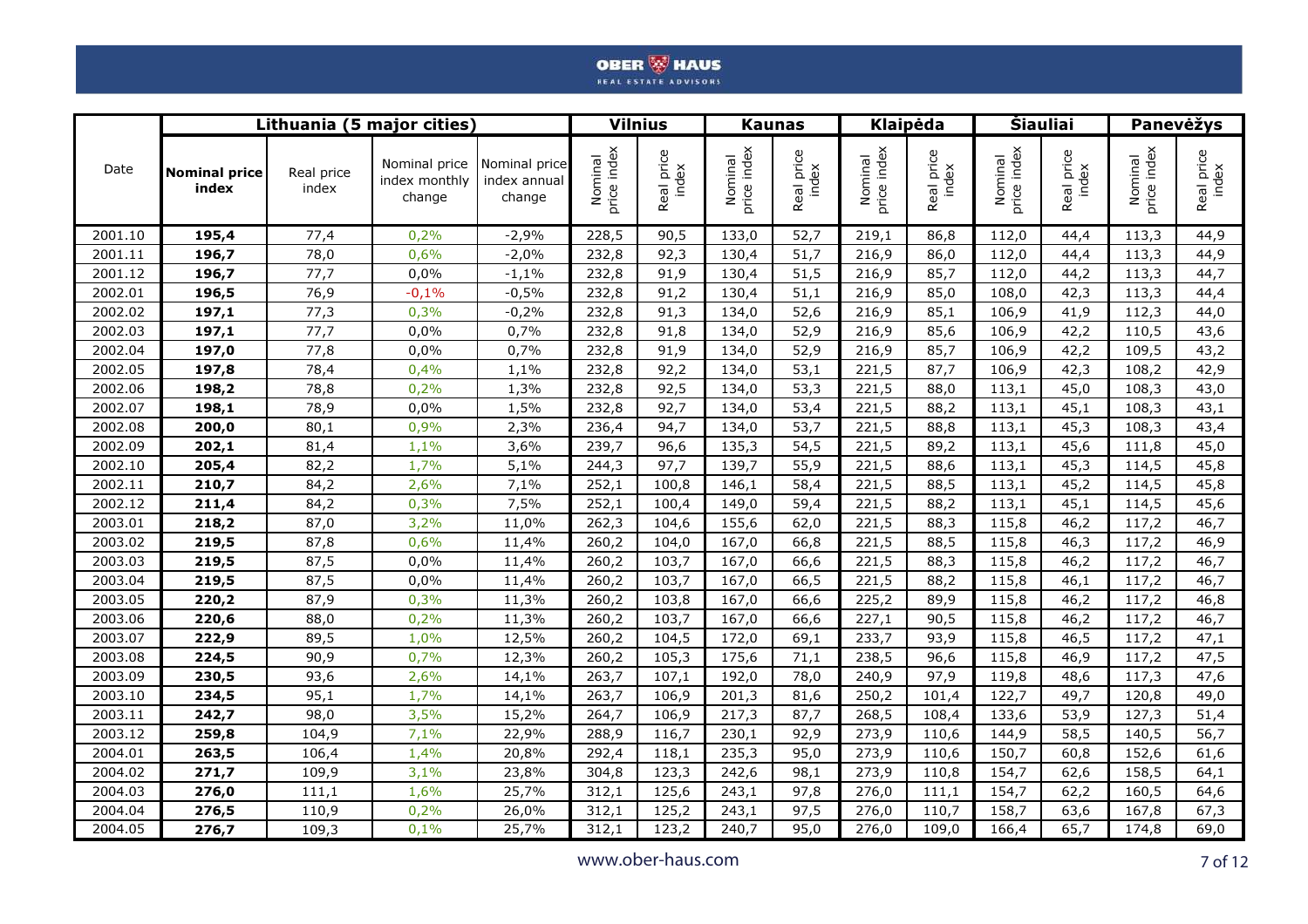|         |                               |                     | Lithuania (5 major cities)               |                                         |                        | <b>Vilnius</b>      |                        | <b>Kaunas</b>       |                        | <b>Klaipėda</b>     |                        | <b>Siauliai</b>     |                        | <b>Panevėžys</b>    |
|---------|-------------------------------|---------------------|------------------------------------------|-----------------------------------------|------------------------|---------------------|------------------------|---------------------|------------------------|---------------------|------------------------|---------------------|------------------------|---------------------|
| Date    | <b>Nominal price</b><br>index | Real price<br>index | Nominal price<br>index monthly<br>change | Nominal price<br>index annual<br>change | Nominal<br>price index | Real price<br>index | price index<br>Nominal | Real price<br>index | price index<br>Nominal | Real price<br>index | price index<br>Nominal | Real price<br>index | price index<br>Nominal | Real price<br>index |
| 2004.06 | 277,9                         | 109,6               | 0,4%                                     | 26,0%                                   | 312,1                  | 123,1               | 240,7                  | 95,0                | 279,7                  | 110,4               | 166,3                  | 65,6                | 186,8                  | 73,7                |
| 2004.07 | 278,5                         | 110,0               | 0,2%                                     | 25,0%                                   | 312,1                  | 123,2               | 243,1                  | 96,0                | 279,7                  | 110,5               | 168,6                  | 66,6                | 186,8                  | 73,7                |
| 2004.08 | 287,5                         | 113,9               | 3,2%                                     | 28,1%                                   | 326,9                  | 129,5               | 250,4                  | 99,2                | 279,7                  | 110,8               | 168,6                  | 66,8                | 186,8                  | 74,0                |
| 2004.09 | 295,8                         | 116,5               | 2,9%                                     | 28,3%                                   | 338,6                  | 133,4               | 260,4                  | 102,6               | 279,7                  | 110,2               | 168,6                  | 66,4                | 190,5                  | 75,0                |
| 2004.10 | 299,3                         | 117,7               | 1,2%                                     | 27,6%                                   | 344,1                  | 135,3               | 260,4                  | 102,4               | 279,7                  | 110,0               | 177,6                  | 69,8                | 197,8                  | 77,8                |
| 2004.11 | 308,9                         | 121,2               | 3,2%                                     | 27,3%                                   | 352,8                  | 138,4               | 270,9                  | 106,3               | 291,9                  | 114,5               | 184,4                  | 72,3                | 205,5                  | 80,6                |
| 2004.12 | 322,6                         | 126,6               | 4,4%                                     | 24,2%                                   | 370,8                  | 145,6               | 276,1                  | 108,4               | 303,1                  | 119,0               | 201,4                  | 79,1                | 216,4                  | 85,0                |
| 2005.01 | 329,8                         | 129,5               | 2,2%                                     | 25,2%                                   | 379,5                  | 149,0               | 276,1                  | 108,4               | 307,4                  | 120,7               | 230,8                  | 90,6                | 225,5                  | 88,5                |
| 2005.02 | 346,5                         | 135,8               | 5,1%                                     | 27,5%                                   | 399,3                  | 156,5               | 285,9                  | 112,0               | 322,4                  | 126,4               | 250,9                  | 98,3                | 244,1                  | 95,7                |
| 2005.03 | 362,1                         | 141,1               | 4,5%                                     | 31,2%                                   | 410,7                  | 160,1               | 296,0                  | 115,4               | 352,5                  | 137,4               | 278,1                  | 108,4               | 257,3                  | 100,3               |
| 2005.04 | 377,6                         | 146,7               | 4,3%                                     | 36,5%                                   | 432,0                  | 167,9               | 305,4                  | 118,7               | 357,7                  | 139,0               | 295,0                  | 114,6               | 276,6                  | 107,5               |
| 2005.05 | 398,7                         | 154,5               | 5,6%                                     | 44,1%                                   | 457,5                  | 177,3               | 327,1                  | 126,8               | 373,1                  | 144,6               | 295,0                  | 114,3               | 297,3                  | 115,2               |
| 2005.06 | 412,7                         | 159,7               | 3,5%                                     | 48,5%                                   | 465,3                  | 180,1               | 355,3                  | 137,5               | 389,4                  | 150,7               | 306,6                  | 118,6               | 305,8                  | 118,3               |
| 2005.07 | 425,7                         | 165,0               | 3,1%                                     | 52,8%                                   | 476,7                  | 184,8               | 377,4                  | 146,3               | 398,3                  | 154,4               | 306,6                  | 118,8               | 328,3                  | 127,2               |
| 2005.08 | 440,4                         | 170,5               | 3,4%                                     | 53,2%                                   | 489,0                  | 189,4               | 402,1                  | 155,7               | 407,5                  | 157,8               | 306,6                  | 118,7               | 367,1                  | 142,2               |
| 2005.09 | 468,7                         | 180,1               | 6,4%                                     | 58,5%                                   | 511,3                  | 196,4               | 448,5                  | 172,3               | 439,5                  | 168,8               | 312,4                  | 120,0               | 389,5                  | 149,6               |
| 2005.10 | 491,2                         | 187,5               | 4,8%                                     | 64,1%                                   | 538,9                  | 205,7               | 476,2                  | 181,8               | 453,5                  | 173,1               | 312,4                  | 119,2               | 389,5                  | 148,7               |
| 2005.11 | 506,2                         | 193,1               | 3,1%                                     | 63,9%                                   | 553,9                  | 211,3               | 493,1                  | 188,1               | 469,0                  | 178,9               | 329,1                  | 125,5               | 389,5                  | 148,6               |
| 2005.12 | 518,6                         | 197,6               | 2,4%                                     | 60,8%                                   | 566,4                  | 215,9               | 493,1                  | 187,9               | 494,9                  | 188,6               | 351,1                  | 133,8               | 389,5                  | 148,4               |
| 2006.01 | 540,4                         | 204,9               | 4,2%                                     | 63,9%                                   | 596,8                  | 226,3               | 493,1                  | 187,0               | 517,2                  | 196,1               | 391,3                  | 148,4               | 389,5                  | 147,7               |
| 2006.02 | 568,9                         | 215,6               | 5,3%                                     | 64,2%                                   | 627,0                  | 237,6               | 509,2                  | 193,0               | 562,0                  | 213,0               | 416,9                  | 158,0               | 390,5                  | 148,0               |
| 2006.03 | 579,0                         | 219,0               | 1,8%                                     | 59,9%                                   | 641,6                  | 242,7               | 497,6                  | 188,2               | 581,5                  | 219,9               | 444,4                  | 168,1               | 390,5                  | 147,7               |
| 2006.04 | 576,8                         | 216,7               | $-0,4%$                                  | 52,8%                                   | 640,0                  | 240,4               | 497,6                  | 186,9               | 570,3                  | 214,2               | 454,6                  | 170,7               | 394,7                  | 148,2               |
| 2006.05 | 577,0                         | 215,8               | 0,0%                                     | 44,7%                                   | 641,5                  | 239,9               | 497,6                  | 186,1               | 567,3                  | 212,2               | 454,6                  | 170,0               | 394,7                  | 147,6               |
| 2006.06 | 575,4                         | 214,7               | $-0,3%$                                  | 39,4%                                   | 636,9                  | 237,6               | 501,7                  | 187,1               | 564,8                  | 210,7               | 454,6                  | 169,6               | 402,3                  | 150,1               |
| 2006.07 | 578,4                         | 214,7               | 0,5%                                     | 35,9%                                   | $\overline{6}$ 37,9    | 236,8               | 501,7                  | 186,2               | 572,8                  | 212,6               | 454,6                  | 168,7               | 427,3                  | 158,6               |
| 2006.08 | 581,5                         | 215,9               | 0,5%                                     | 32,0%                                   | 637,8                  | 236,9               | 501,7                  | 186,3               | 584,8                  | 217,2               | 454,6                  | 168,8               | 450,5                  | 167,3               |
| 2006.09 | 589,0                         | 219,0               | 1,3%                                     | 25,7%                                   | 645,1                  | 239,9               | 494,4                  | 183,8               | 607,5                  | 225,9               | 456,8                  | 169,9               | 475,8                  | 177,0               |
| 2006.10 | 589,9                         | 217,2               | 0,2%                                     | 20,1%                                   | 646,9                  | 238,2               | 494,4                  | 182,0               | 607,5                  | 223,7               | 456,8                  | 168,2               | 475,8                  | 175,2               |
| 2006.11 | 591,2                         | 216,0               | 0,2%                                     | 16,8%                                   | 648,3                  | 236,9               | 494,4                  | 180,6               | 607,5                  | 221,9               | 460,6                  | 168,3               | 485,3                  | 177,3               |
| 2006.12 | 603,9                         | 220,2               | 2,2%                                     | 16,4%                                   | 653,9                  | 238,4               | 516,0                  | 188,1               | 623,3                  | 227,2               | 489,2                  | 178,3               | 505,0                  | 184,1               |
| 2007.01 | 621,4                         | 226,5               | 2,9%                                     | 15,0%                                   | 667,6                  | 243,3               | 542,7                  | 197,8               | 649,7                  | 236,8               | 489,2                  | 178,3               | 505,0                  | 184,1               |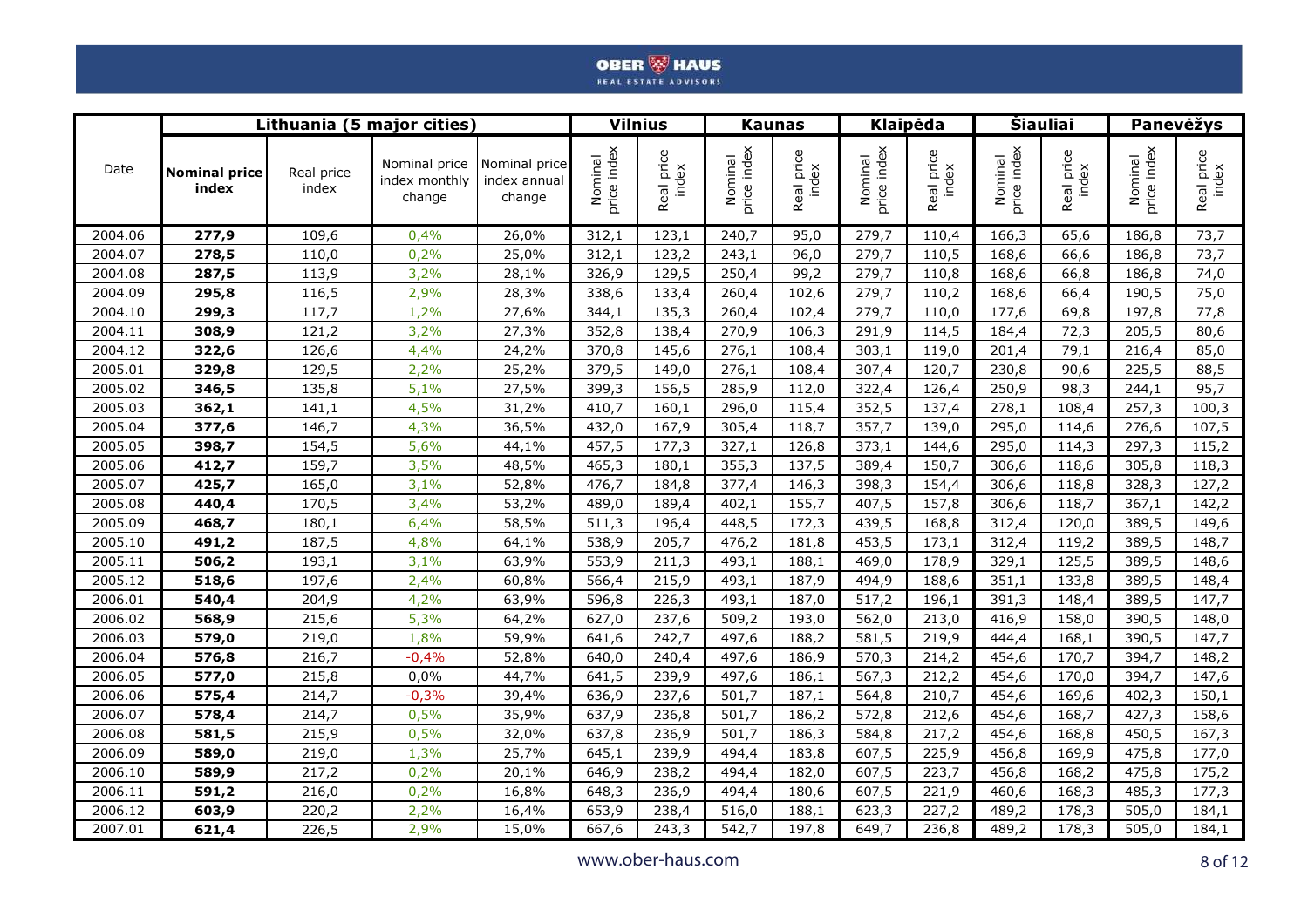|         |                               | Lithuania (5 major cities) |                                          |                                         |                        | <b>Vilnius</b>      |                        | <b>Kaunas</b>       |                        | <b>Klaipėda</b>     |                        | <b>Šiauliai</b>     |                        | <b>Panevėžys</b>    |
|---------|-------------------------------|----------------------------|------------------------------------------|-----------------------------------------|------------------------|---------------------|------------------------|---------------------|------------------------|---------------------|------------------------|---------------------|------------------------|---------------------|
| Date    | <b>Nominal price</b><br>index | Real price<br>index        | Nominal price<br>index monthly<br>change | Nominal price<br>index annual<br>change | Nominal<br>price index | Real price<br>index | price index<br>Nominal | Real price<br>index | price index<br>Nominal | Real price<br>index | price index<br>Nominal | Real price<br>index | Nominal<br>price index | Real price<br>index |
| 2007.02 | 639,7                         | 232,3                      | 2,9%                                     | 12,4%                                   | 675,8                  | 245,4               | 570,1                  | 207,0               | 675,9                  | 245,4               | 520,4                  | 189,0               | 548,0                  | 199,0               |
| 2007.03 | 669,2                         | 241,6                      | 4,6%                                     | 15,6%                                   | 687,8                  | 248,3               | 601,4                  | 217,1               | 743,9                  | 268,6               | 558,5                  | 201,6               | 600,2                  | 216,7               |
| 2007.04 | 712,3                         | 255,0                      | 6,4%                                     | 23,5%                                   | 733,5                  | 262,6               | 653,8                  | 234,1               | 779,5                  | 279,0               | 570,4                  | 204,2               | 638,8                  | 228,7               |
| 2007.05 | 737,2                         | 262,6                      | 3,5%                                     | 27,7%                                   | 752,3                  | 268,0               | 692,5                  | 246,7               | 791,5                  | 282,0               | 603,1                  | 214,8               | 715,7                  | 255,0               |
| 2007.06 | 745,4                         | 264,9                      | 1,1%                                     | 29,5%                                   | 760,5                  | 270,2               | 694,7                  | 246,8               | 791,5                  | 281,2               | 624,4                  | 221,9               | 780,0                  | 277,1               |
| 2007.07 | 757,5                         | 267,5                      | 1,6%                                     | 31,0%                                   | 763,6                  | 269,6               | 727,4                  | 256,8               | 791,5                  | 279,5               | 639,3                  | 225,7               | 851.7                  | 300,7               |
| 2007.08 | 774,5                         | 272,5                      | 2,2%                                     | 33,2%                                   | 781,4                  | 274,9               | 727,4                  | 255,9               | 818,0                  | 287,8               | 693,9                  | 244,1               | 851,7                  | 299,7               |
| 2007.09 | 781,3                         | 271,2                      | 0,9%                                     | 32,7%                                   | 786,4                  | 273,0               | 727,4                  | 252,5               | 830,6                  | 288,3               | 716,9                  | 248,8               | 867,6                  | 301,2               |
| 2007.10 | 787,3                         | 269,3                      | 0,8%                                     | 33,5%                                   | 797,3                  | 272,8               | 733,2                  | 250,8               | 826,0                  | 282,6               | 716,9                  | 245,2               | 867,6                  | 296,8               |
| 2007.11 | 794,9                         | 269,1                      | 1,0%                                     | 34,5%                                   | 812,0                  | 274,8               | 728,9                  | 246,7               | 826,0                  | 279,6               | 738,0                  | 249,8               | 867,6                  | 293,7               |
| 2007.12 | 801,7                         | 270,1                      | 0,9%                                     | 32,8%                                   | 822,1                  | 277,0               | 728,9                  | 245,6               | 826,0                  | 278,3               | 768,0                  | 258,8               | 867,6                  | 292,3               |
| 2008.01 | 797,7                         | 264,3                      | $-0,5%$                                  | 28,4%                                   | 815,7                  | 270,3               | 726,3                  | 240,7               | 814,8                  | 270,0               | 800,7                  | 265,3               | 867,6                  | 287,5               |
| 2008.02 | 796,1                         | 260,7                      | $-0,2%$                                  | 24,4%                                   | 813,7                  | 266,5               | 723,8                  | 237,0               | 814,3                  | 266,6               | 800,7                  | 262,2               | 867,6                  | 284,1               |
| 2008.03 | 789,7                         | 255,9                      | $-0,8%$                                  | 18,0%                                   | 812,2                  | 263,2               | 721,3                  | 233,8               | 788,1                  | 255,4               | 800,7                  | 259,5               | 862,9                  | 279,6               |
| 2008.04 | 777,5                         | 248,8                      | $-1,5%$                                  | 9,2%                                    | 805,1                  | 257,6               | 698,9                  | 223,6               | 770,7                  | 246,6               | 794,3                  | 254,2               | 858,1                  | 274,6               |
| 2008.05 | 774,0                         | 245,6                      | $-0,5%$                                  | 5,0%                                    | 800,9                  | 254,2               | 697,8                  | 221,4               | 770,7                  | 244,6               | 794,3                  | 252,1               | 828,0                  | 262,8               |
| 2008.06 | 761,4                         | 240,1                      | $-1,6%$                                  | 2,1%                                    | 787,9                  | 248,5               | 694,2                  | 218,9               | 755,8                  | 238,4               | 766,4                  | 241,7               | 803,5                  | 253,4               |
| 2008.07 | 755,9                         | 237,4                      | $-0,7%$                                  | $-0,2%$                                 | 779,7                  | 244,9               | 694,2                  | 218,0               | 754,0                  | 236,8               | 748,3                  | 235,0               | 803,5                  | 252,4               |
| 2008.08 | 751,1                         | 235,5                      | $-0,6%$                                  | $-3,0%$                                 | 774,6                  | 242,9               | 687,0                  | 215,4               | 754,0                  | 236,4               | 748,3                  | 234,6               | 785,1                  | 246,2               |
| 2008.09 | 741,7                         | 231,4                      | $-1,2%$                                  | $-5,1%$                                 | 766,4                  | 239,1               | 685,6                  | 213,9               | 730,4                  | 227,9               | 748,3                  | 233,5               | 772,8                  | 241,1               |
| 2008.10 | 727,4                         | 224,9                      | $-1,9%$                                  | $-7,6%$                                 | 743,7                  | 229,9               | 679,6                  | 210,1               | 725,1                  | 224,2               | 745,4                  | 230,4               | 763,5                  | 236,0               |
| 2008.11 | 700,2                         | 217,1                      | $-3,7%$                                  | $-11,9%$                                | 719,9                  | 223,2               | 668,3                  | 207,2               | 670,2                  | 207,8               | 710,7                  | 220,4               | 747,1                  | 231,7               |
| 2008.12 | 679,6                         | 211,1                      | $-2,9%$                                  | $-15,2%$                                | 709,2                  | 220,3               | 644,6                  | 200,2               | 628,4                  | 195,2               | 685,0                  | 212,8               | 725,3                  | 225,3               |
| 2009.01 | 652,8                         | 197,6                      | $-4,0%$                                  | $-18,2%$                                | 679,0                  | 205,5               | 619,6                  | 187,5               | 616,6                  | 186,6               | 625,6                  | 189,3               | 706,5                  | 213,8               |
| 2009.02 | 633,2                         | 191,1                      | $-3,0%$                                  | $-20,5%$                                | 663,1                  | 200,1               | 618,5                  | 186,7               | 570,5                  | 172,2               | 583,3                  | 176,0               | 697,0                  | 210,3               |
| 2009.03 | 603,4                         | 182,1                      | $-4,7%$                                  | $-23,6%$                                | 615,5                  | 185,7               | 614,6                  | 185,5               | 548,7                  | 165,6               | 579,6                  | 174,9               | 683,4                  | 206,2               |
| 2009.04 | 584,4                         | 176,5                      | $-3,1%$                                  | $-24,8%$                                | 590,0                  | 178,2               | 604,3                  | 182,5               | 533,6                  | 161,2               | 578,2                  | 174,7               | 656,5                  | 198,3               |
| 2009.05 | 565,7                         | 171,2                      | $-3,2%$                                  | $-26,9%$                                | 571,4                  | 172,9               | 590,9                  | 178,8               | 507,8                  | 153,6               | 574,8                  | 173,9               | 620,2                  | 187,7               |
| 2009.06 | 549,1                         | 166,7                      | $-2,9%$                                  | $-27,9%$                                | 550,8                  | 167,2               | 583,3                  | 177,1               | 497,9                  | 151,2               | 541,8                  | 164,5               | 596,5                  | 181,1               |
| 2009.07 | 544,1                         | 166,5                      | $-0,9%$                                  | $-28,0%$                                | 545,0                  | 166,8               | 579,2                  | 177,2               | 491,7                  | 150,5               | 540,9                  | 165,5               | 596,5                  | 182,5               |
| 2009.08 | 526,0                         | 161,3                      | $-3,3%$                                  | $-30,0%$                                | 525,2                  | 161,1               | 554,5                  | 170,1               | 488,7                  | 149,9               | 514,6                  | 157,8               | 575,7                  | 176,6               |
| 2009.09 | 516,7                         | 157,6                      | $-1,8%$                                  | $-30,3%$                                | 514,2                  | 156,8               | 546,9                  | 166,8               | 488,5                  | 149,0               | 508,2                  | 155,0               | 532,3                  | 162,3               |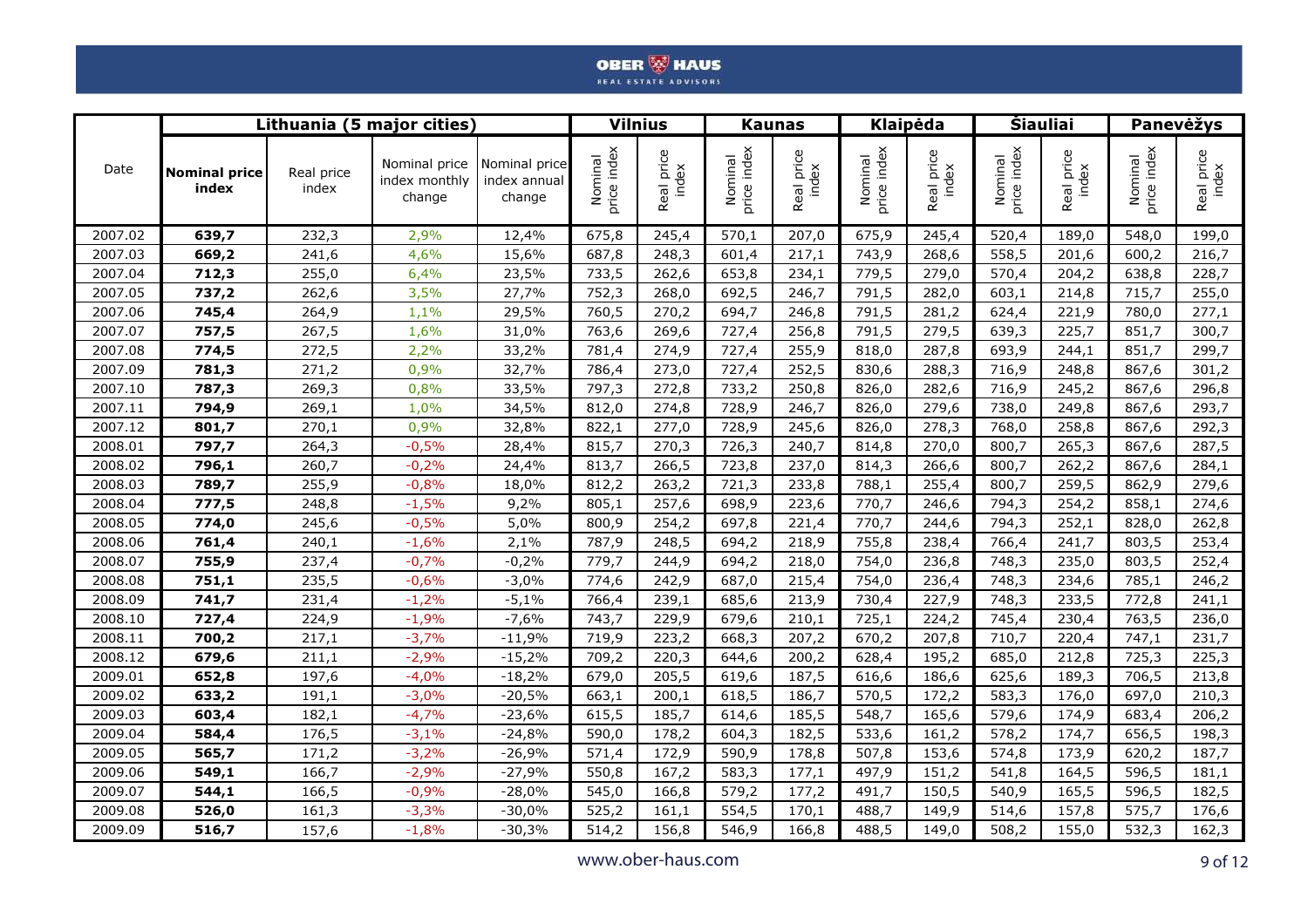|         |                               | Lithuania (5 major cities) |                                          |                                         |                        | <b>Vilnius</b>      |                        | <b>Kaunas</b>       |                        | Klaipėda            |                        | <b>Siauliai</b>     |                        | Panevėžys           |
|---------|-------------------------------|----------------------------|------------------------------------------|-----------------------------------------|------------------------|---------------------|------------------------|---------------------|------------------------|---------------------|------------------------|---------------------|------------------------|---------------------|
| Date    | <b>Nominal price</b><br>index | Real price<br>index        | Nominal price<br>index monthly<br>change | Nominal price<br>index annual<br>change | Nominal<br>price index | Real price<br>index | price index<br>Nominal | Real price<br>index | price index<br>Nominal | Real price<br>index | price index<br>Nominal | Real price<br>index | Nominal<br>price index | Real price<br>index |
| 2009.10 | 507,4                         | 155,4                      | $-1,8%$                                  | $-30,2%$                                | 502,0                  | 153,7               | 542,8                  | 166,2               | 481,7                  | 147,5               | 503,4                  | 154,1               | 513,3                  | 157,2               |
| 2009.11 | 501,6                         | 153,5                      | $-1,1%$                                  | $-28,4%$                                | 495,9                  | 151,8               | 537,0                  | 164,3               | 480,3                  | 147,0               | 500,4                  | 153,2               | 486,1                  | 148,8               |
| 2009.12 | 497,2                         | 152,7                      | $-0,9%$                                  | $-26,8%$                                | 494,0                  | 151,7               | 534,8                  | 164,2               | 476,6                  | 146,3               | 460,6                  | 141,4               | 486,1                  | 149,3               |
| 2010.01 | 493,0                         | 149,6                      | $-0,8%$                                  | $-24,5%$                                | 491,8                  | 149,3               | 528,3                  | 160,3               | 470,6                  | 142,8               | 449,2                  | 136,3               | 486,1                  | 147,5               |
| 2010.02 | 486,2                         | 147,7                      | $-1,4%$                                  | $-23,2%$                                | 485,9                  | 147,6               | 513,0                  | 155,8               | 467,5                  | 142,0               | 449,2                  | 136,4               | 486,1                  | 147,6               |
| 2010.03 | 483,1                         | 146,3                      | $-0,6%$                                  | $-19,9%$                                | 482,8                  | 146,2               | 507,5                  | 153,7               | 467,1                  | 141,5               | 448,3                  | 135,8               | 479,9                  | 145,4               |
| 2010.04 | 480,0                         | 144,7                      | $-0,6%$                                  | $-17,9%$                                | 479,8                  | 144,7               | 502,7                  | 151,6               | 463,8                  | 139,9               | 448,3                  | 135,2               | 479,9                  | 144,7               |
| 2010.05 | 478,9                         | 144,1                      | $-0,2%$                                  | $-15,4%$                                | 478,5                  | 144,0               | 501,1                  | 150,8               | 463,8                  | 139,6               | 448,3                  | 134,9               | 478,2                  | 143,9               |
| 2010.06 | 480,6                         | 144,6                      | 0,4%                                     | $-12,5%$                                | 483,5                  | 145,5               | 497,6                  | 149,7               | 460,8                  | 138,6               | 457,2                  | 137,6               | 478,2                  | 143,9               |
| 2010.07 | 482,2                         | 145,0                      | 0,3%                                     | $-11,4%$                                | 487,3                  | 146,5               | 496,1                  | 149,2               | 460,8                  | 138,6               | 457,2                  | 137,5               | 478,2                  | 143,8               |
| 2010.08 | 482,6                         | 145,5                      | 0,1%                                     | $-8,2%$                                 | 488,4                  | 147,2               | 496,1                  | 149,5               | 460,0                  | 138,7               | 457,2                  | 137,8               | 478,2                  | 144,1               |
| 2010.09 | 481,8                         | 144,4                      | $-0,2%$                                  | $-6,8%$                                 | 489,2                  | 146,6               | 493,1                  | 147,7               | 457,0                  | 136,9               | 457,2                  | 137,0               | 478,2                  | 143,3               |
| 2010.10 | 481,9                         | 143,8                      | 0,0%                                     | $-5,0%$                                 | 490,6                  | 146,4               | 490,3                  | 146,3               | 457,0                  | 136,4               | 457,2                  | 136,5               | 478,2                  | 142,7               |
| 2010.11 | 481,4                         | 143,7                      | $-0,1%$                                  | $-4,0%$                                 | 492,6                  | 147,1               | 489,9                  | 146,3               | 453,3                  | 135,3               | 446,9                  | 133,4               | 472,3                  | 141,0               |
| 2010.12 | 482,4                         | 142,9                      | 0,2%                                     | $-3,0%$                                 | 494,7                  | 146,6               | 490,4                  | 145,3               | 453,3                  | 134,3               | 446,5                  | 132,3               | 470,8                  | 139,5               |
| 2011.01 | 481,2                         | 142,0                      | $-0,3%$                                  | $-2,4%$                                 | 493,0                  | 145,5               | 490,0                  | 144,6               | 453,3                  | 133,7               | 443,5                  | 130,9               | 468,6                  | 138,3               |
| 2011.02 | 481,1                         | 141,9                      | 0,0%                                     | $-1,0%$                                 | 492,8                  | 145,3               | 490,0                  | 144,5               | 452,8                  | 133,5               | 443,5                  | 130,8               | 470,5                  | 138,7               |
| 2011.03 | 480,4                         | 140,3                      | $-0,2%$                                  | $-0,6%$                                 | 493,7                  | 144,1               | 484,4                  | 141,4               | 452,8                  | 132,2               | 443,5                  | 129,5               | 470,5                  | 137,4               |
| 2011.04 | 480,7                         | 138,9                      | 0,1%                                     | 0,2%                                    | 497,3                  | 143,7               | 482,7                  | 139,5               | 448,4                  | 129,6               | 438,0                  | 126,6               | 470,5                  | 136,0               |
| 2011.05 | 481,0                         | 137,9                      | 0,1%                                     | 0,4%                                    | 498,4                  | 142,9               | 481,4                  | 138,0               | 448,4                  | 128,6               | 438,0                  | 125,6               | 470,5                  | 134,9               |
| 2011.06 | 481,7                         | 138,1                      | 0,1%                                     | 0,2%                                    | 501,0                  | 143,8               | 480,5                  | 137,9               | 447,4                  | 128,4               | 437,3                  | 125,5               | 465,7                  | 133,7               |
| 2011.07 | 482,0                         | 138,6                      | 0,1%                                     | 0,0%                                    | 500,9                  | 144,1               | 482,2                  | 138,7               | 447,4                  | 128,7               | 437,3                  | 125,8               | 465,7                  | 133,9               |
| 2011.08 | 482,2                         | 139,2                      | 0,0%                                     | $-0,1%$                                 | 501,2                  | 144,7               | 482,2                  | 139,2               | 447,4                  | 129,1               | 437,3                  | 126,2               | 465,7                  | 134,4               |
| 2011.09 | 482,2                         | 138,0                      | 0,0%                                     | 0,1%                                    | 501,0                  | 143,4               | 482,7                  | 138,2               | 447,4                  | 128,1               | 437,3                  | 125,2               | 465,7                  | 133,3               |
| 2011.10 | 481,4                         | 137,9                      | $-0,2%$                                  | $-0,1%$                                 | 500,1                  | 143,2               | 482,5                  | 138,2               | 446,3                  | 127,8               | 435,2                  | 124,7               | 465,7                  | 133,4               |
| 2011.11 | 479,8                         | 137,2                      | $-0,3%$                                  | $-0,3%$                                 | 498,4                  | 142,5               | 482,1                  | 137,8               | 443,8                  | 126,9               | 433,3                  | 123,9               | 464,8                  | 132,9               |
| 2011.12 | 479,3                         | 137,3                      | $-0,1%$                                  | $-0,6%$                                 | 498,2                  | 142,6               | 481,9                  | 138,0               | 444,4                  | 127,2               | 427,0                  | 122,3               | 462,5                  | 132,4               |
| 2012.01 | 479,1                         | 136,7                      | 0,0%                                     | $-0,4%$                                 | 497,8                  | 142,0               | 481,9                  | 137,5               | 444,4                  | 126,8               | 427,0                  | 121,8               | 462,5                  | 131,9               |
| 2012.02 | 479,3                         | 136,2                      | 0,0%                                     | $-0,4%$                                 | 498,8                  | 141,8               | 480,1                  | 136,4               | 444,4                  | 126,3               | 426,9                  | 121,3               | 462,5                  | 131,4               |
| 2012.03 | 479,2                         | 134,9                      | 0,0%                                     | $-0,3%$                                 | 499,2                  | 140,6               | 478,8                  | 134,8               | 444,1                  | 125,0               | 426,9                  | 120,2               | 462,5                  | 130,2               |
| 2012.04 | 478,5                         | 133,9                      | $-0,1%$                                  | $-0,5%$                                 | 498,0                  | 139,3               | 478,6                  | 133,9               | 444,1                  | 124,2               | 426,9                  | 119,4               | 462,5                  | 129,4               |
| 2012.05 | 477,1                         | 133,3                      | $-0,3%$                                  | $-0,8%$                                 | 496,2                  | 138,7               | 478,2                  | 133,7               | 443,1                  | 123,9               | 423,4                  | 118,4               | 462,5                  | 129,3               |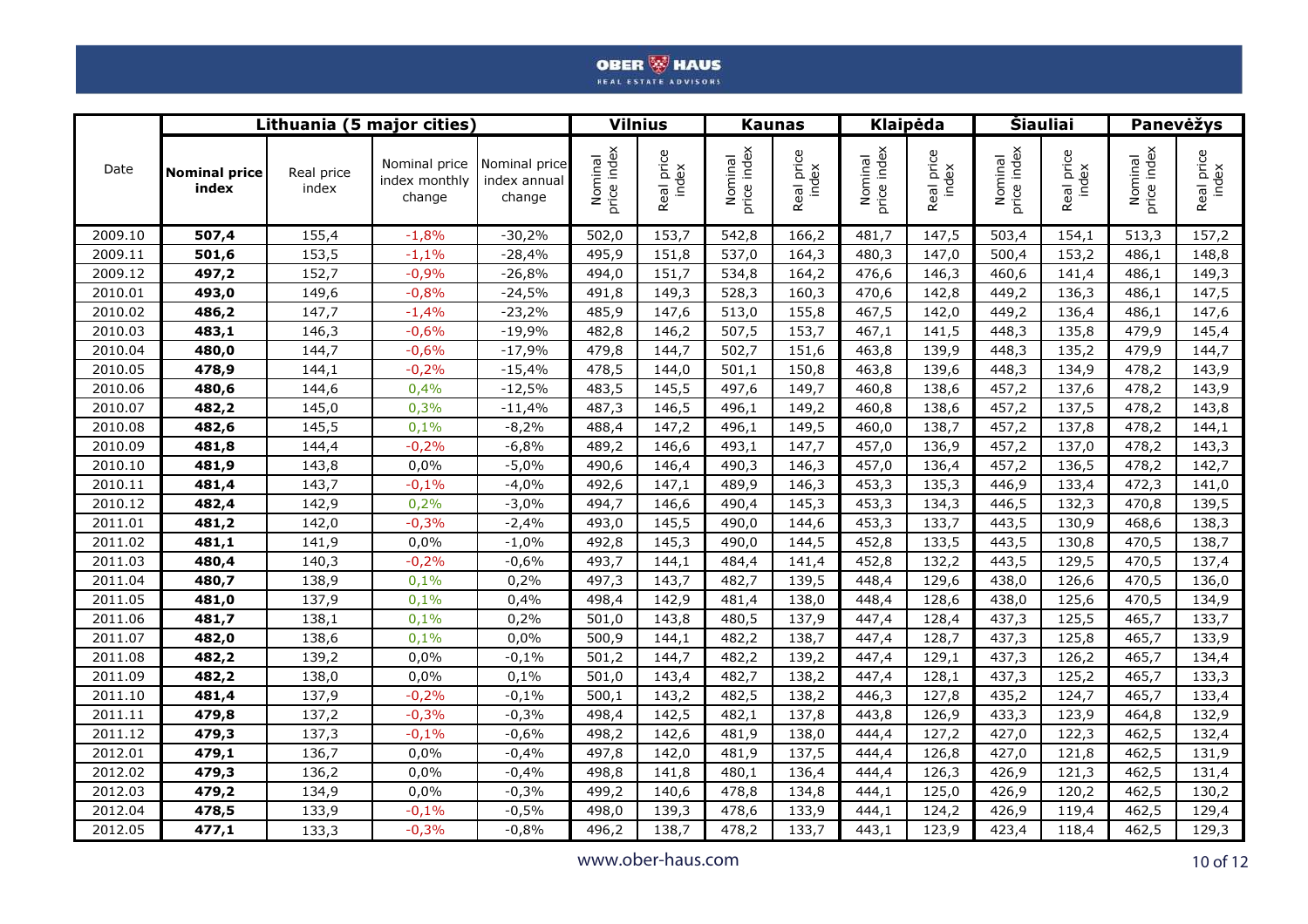|         |                               | Lithuania (5 major cities) |                                          |                                         |                        | <b>Vilnius</b>      |                        | <b>Kaunas</b>       |                        | <b>Klaipėda</b>            |                        | <b>Siauliai</b>     |                        | Panevėžys           |
|---------|-------------------------------|----------------------------|------------------------------------------|-----------------------------------------|------------------------|---------------------|------------------------|---------------------|------------------------|----------------------------|------------------------|---------------------|------------------------|---------------------|
| Date    | <b>Nominal price</b><br>index | Real price<br>index        | Nominal price<br>index monthly<br>change | Nominal price<br>index annual<br>change | Nominal<br>price index | Real price<br>index | price index<br>Nominal | Real price<br>index | price index<br>Nominal | aal price<br>index<br>Real | price index<br>Nominal | Real price<br>index | Nominal<br>price index | Real price<br>index |
| 2012.06 | 476,7                         | 133,3                      | $-0,1%$                                  | $-1,0%$                                 | 495,9                  | 138,7               | 477,9                  | 133,7               | 442,9                  | 123,9                      | 420,1                  | 117,5               | 462,5                  | 129,3               |
| 2012.07 | 476,1                         | 133,1                      | $-0,1%$                                  | $-1,2%$                                 | 495,1                  | 138,4               | 477,3                  | 133,4               | 442,9                  | 123,8                      | 420,1                  | 117,4               | 462,1                  | 129,2               |
| 2012.08 | 475,8                         | 132,8                      | $-0,1%$                                  | $-1,3%$                                 | 495,0                  | 138,1               | 475,7                  | 132,7               | 443,2                  | 123,7                      | 420,1                  | 117,2               | 462,1                  | 128,9               |
| 2012.09 | 474,1                         | 131,3                      | $-0,3%$                                  | $-1,7%$                                 | 493,2                  | 136,6               | 472,9                  | 131,0               | 443,2                  | 122,8                      | 420,1                  | 116,4               | 458,8                  | 127,1               |
| 2012.10 | 473,0                         | 131,3                      | $-0,2%$                                  | $-1,7%$                                 | 492,8                  | 136,8               | 470,1                  | 130,5               | 441,3                  | 122,5                      | 420,2                  | 116,6               | 458,8                  | 127,3               |
| 2012.11 | 471,9                         | 131,2                      | $-0,2%$                                  | $-1,6%$                                 | 491,9                  | 136,7               | 468,1                  | 130,1               | 441,3                  | 122,7                      | 420,2                  | 116,8               | 454,0                  | 126,2               |
| 2012.12 | 471,3                         | 131,1                      | $-0,1%$                                  | $-1,7%$                                 | 491,2                  | 136,7               | 467,7                  | 130,1               | 441,3                  | 122,8                      | 419,4                  | 116,7               | 450,2                  | 125,2               |
| 2013.01 | 471,0                         | 130,8                      | $-0,1%$                                  | $-1,7%$                                 | 491,2                  | 136,4               | 466,9                  | 129,6               | 441,3                  | 122,6                      | 419,4                  | 116,5               | 447,8                  | 124,3               |
| 2013.02 | 471,1                         | 130,9                      | 0,0%                                     | $-1,7%$                                 | 492,3                  | 136,8               | 465,4                  | 129,3               | 441,0                  | 122,5                      | 419,4                  | 116,5               | 444,4                  | 123,5               |
| 2013.03 | 471,7                         | 130,6                      | 0,1%                                     | $-1,6%$                                 | 493,6                  | 136,7               | 464,9                  | 128,8               | 441,0                  | 122,1                      | 419,4                  | 116,2               | 444,4                  | 123,1               |
| 2013.04 | 472,3                         | 130,4                      | 0,1%                                     | $-1,3%$                                 | 495,5                  | 136,8               | 463,7                  | 128,0               | 441,0                  | 121,7                      | 419,4                  | 115,8               | 444,4                  | 122,7               |
| 2013.05 | 472,2                         | 130,0                      | 0,0%                                     | $-1,0%$                                 | 496,0                  | 136,6               | 460,1                  | 126,7               | 442,8                  | 122,0                      | 419,4                  | 115,5               | 444,4                  | 122,4               |
| 2013.06 | 472,4                         | 130,3                      | 0,0%                                     | $-0,9%$                                 | 496,5                  | 137,0               | 460,3                  | 127,0               | 442,8                  | 122,2                      | 417,3                  | 115,1               | 444,4                  | 122,6               |
| 2013.07 | 472,5                         | 131,3                      | 0,0%                                     | $-0,8%$                                 | 496,8                  | 138,0               | 460,4                  | 127,9               | 442,6                  | 123,0                      | 417,3                  | 115,9               | 444,4                  | 123,5               |
| 2013.08 | 473,2                         | 131,3                      | 0,1%                                     | $-0,5%$                                 | 498,0                  | 138,2               | 460,1                  | 127,7               | 442,6                  | 122,8                      | 420,2                  | 116,6               | 444,8                  | 123,5               |
| 2013.09 | 473,6                         | 130,5                      | 0,1%                                     | $-0,1%$                                 | 499,2                  | 137,6               | 459,3                  | 126,6               | 441,7                  | 121,7                      | 421,9                  | 116,3               | 444,8                  | 122,6               |
| 2013.10 | 474,1                         | 130,9                      | 0,1%                                     | 0,2%                                    | 500,8                  | 138,3               | 457,9                  | 126,4               | 441,7                  | 121,9                      | 421,9                  | 116,5               | 446,7                  | 123,3               |
| 2013.11 | 476,0                         | 131,6                      | 0,4%                                     | 0,9%                                    | 503,8                  | 139,3               | 459,5                  | 127,0               | 441,7                  | 122,1                      | 422,4                  | 116,8               | 446,4                  | 123,4               |
| 2013.12 | 476,7                         | 132,0                      | 0,1%                                     | 1,1%                                    | 504,7                  | 139,8               | 459,3                  | 127,2               | 442,6                  | 122,6                      | 423,4                  | 117,3               | 446,4                  | 123,6               |
| 2014.01 | 478,3                         | 132,5                      | 0,3%                                     | 1,5%                                    | 507,5                  | 140,6               | 458,4                  | 127,0               | 444,0                  | 123,0                      | 425,2                  | 117,8               | 447,0                  | 123,8               |
| 2014.02 | 481,5                         | 133,4                      | 0,7%                                     | 2,2%                                    | 512,3                  | 141,9               | 459,5                  | 127,3               | 446,0                  | 123,5                      | 427,6                  | 118,4               | 449,7                  | 124,6               |
| 2014.03 | 485,3                         | 133,9                      | 0,8%                                     | 2,9%                                    | 518,6                  | 143,1               | 460,3                  | 127,0               | 447,2                  | 123,4                      | 429,3                  | 118,5               | 451,6                  | 124,6               |
| 2014.04 | 490,5                         | 135,0                      | 1,1%                                     | 3,9%                                    | 526,8                  | 145,0               | 461,7                  | 127,1               | 449,8                  | 123,8                      | 430,8                  | 118,6               | 456,3                  | 125,6               |
| 2014.05 | 492,0                         | 135,4                      | 0,3%                                     | 4,2%                                    | 529,5                  | 145,7               | 462,1                  | 127,2               | 450,1                  | 123,9                      | 431,0                  | 118,6               | 456,3                  | 125,6               |
| 2014.06 | 493,4                         | 135,8                      | 0,3%                                     | 4,4%                                    | 531,9                  | 146,4               | 462,1                  | 127,2               | 450,8                  | 124,1                      | 431,0                  | 118,6               | 456,6                  | 125,6               |
| 2014.07 | 493,9                         | 136,6                      | 0,1%                                     | 4,5%                                    | 531,9                  | 147,1               | 464,4                  | 128,4               | 450,8                  | 124,7                      | 431,2                  | 119,2               | 456,9                  | 126,3               |
| 2014.08 | 495,3                         | 137,1                      | 0,3%                                     | 4,7%                                    | 534,2                  | 147,9               | 465,6                  | 128,9               | 450,8                  | 124,8                      | 431,2                  | 119,4               | 458,1                  | 126,8               |
| 2014.09 | 495,0                         | 136,4                      | $-0,1%$                                  | 4,5%                                    | 533,2                  | 146,9               | 465,6                  | 128,3               | 451,7                  | 124,5                      | 430,4                  | 118,6               | 458,1                  | 126,2               |
| 2014.10 | 494,3                         | 136,1                      | $-0,1%$                                  | 4,2%                                    | 532,7                  | 146,7               | 464,6                  | 127,9               | 450,4                  | 124,0                      | 430,2                  | 118,4               | 458,1                  | 126,1               |
| 2014.11 | 493,0                         | 135,8                      | $-0,3%$                                  | 3,6%                                    | 531,3                  | 146,4               | 463,8                  | 127,8               | 448,9                  | 123,7                      | 427,9                  | 117,9               | 457,8                  | 126,1               |
| 2014.12 | 492,6                         | 136,6                      | $-0,1%$                                  | 3,3%                                    | 530,7                  | 147,1               | 463,8                  | 128,6               | 448,9                  | 124,5                      | 427,9                  | 118,6               | 456,6                  | 126,6               |
| 2015.01 | 492,5                         | 138,3                      | 0,0%                                     | 3,0%                                    | 530,5                  | 149,0               | 463,7                  | 130,2               | 449,0                  | 126,1                      | 427,3                  | 120,0               | 456,8                  | 128,3               |